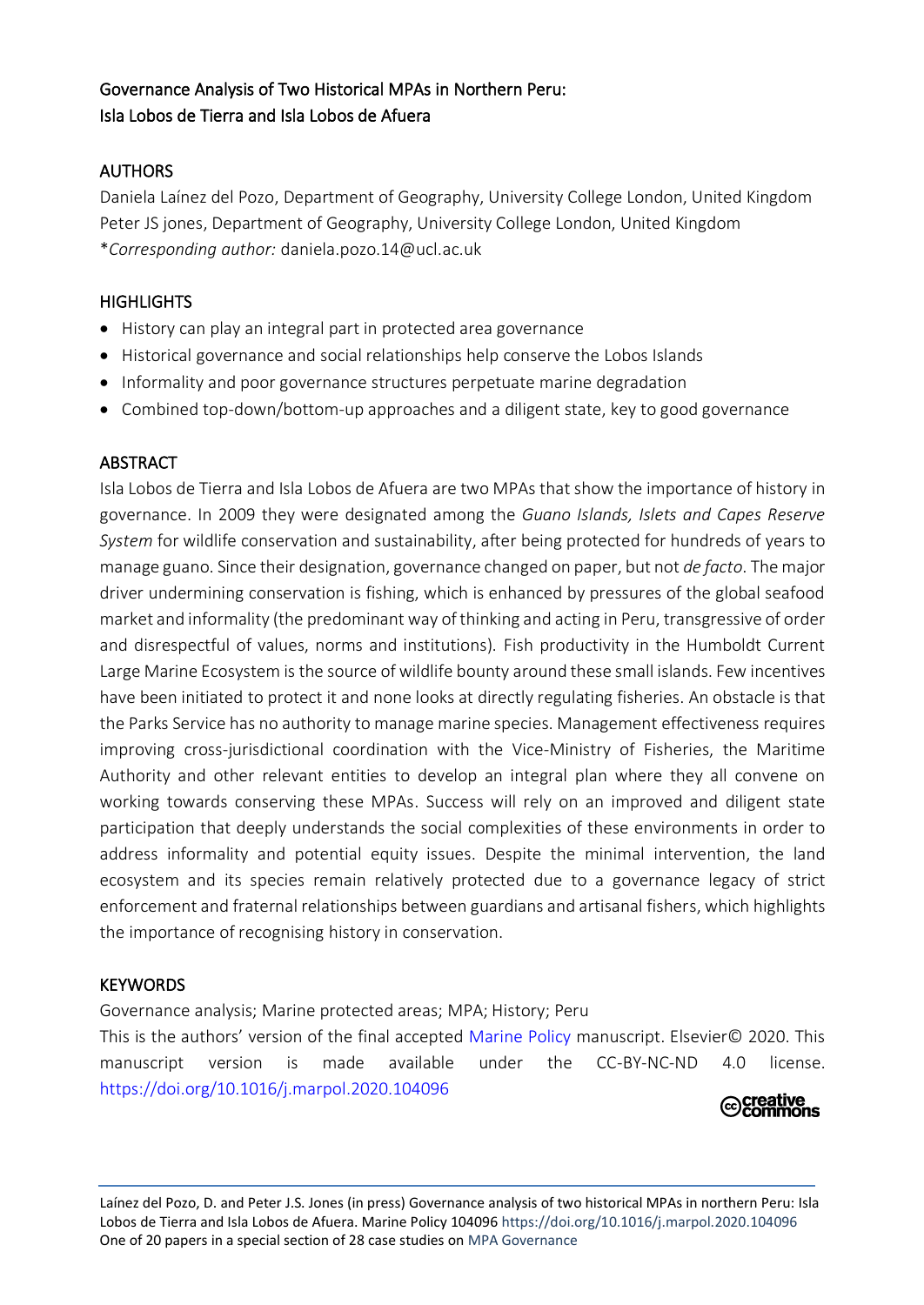#### 1. INTRODUCTION

The islands along the coast of Peru are historical refuges for marine wildlife. Strong upwelling currents make marine life abound. Seabirds thrive, painting the islands white with their worldfamous *guano,* considered one of the best organic fertilisers ever produced [1]. Three bird species are mainly responsible for guano, the guanay cormorant (*Phalacrocorax bougainvillii*), the Peruvian booby (*Sula variegata*) and the Peruvian pelican (*Pelecanus thagus*). Because of their guano producing capabilities, these islands are locally named *guaneras* and were strictly protected for hundreds of years. In 2009 they were officially designated as the *Guano Islands, Islets and Capes Reserve System* for biodiversity conservation and sustainable resource use, opening them to a more diverse governance framework. The reserve system comprises 1,408 km<sup>2</sup> of land and sea state-owned territory, distributed in 25 MPAs along the 3,080 km coastline (Fig. 1).

Two of these islands make the case to demonstrate the integral role that history can play in the governance of protected areas; these are Isla Lobos de Tierra Reserve (ILTR) and Isla Lobos de Afuera Reserve (ILAR). Together they are known as the *Lobos Islands* for their relative proximity and shared history, and they are the northernmost and most remote offshore units of the reserve system.

This paper analyses the governance of ILTR and ILAR, developed in full in a related PhD thesis [2] using the MPA governance framework (MPAG) [3,4] (details in the introduction and discussion papers of this special section of Marine Policy). Research was conducted from 2015-2019 under a case study design using ethnographic methods (i.e. participant observation, semi-structured interviews with actors from different sectors (n=48) and document analysis). It included 15 months of regular on-site fieldwork at ILTR and its outside spaces of influence. ILAR appeared as a satellite case study after the preliminary analysis.

The Lobos Islands are of scientific interest for their biodiversity and biogeographical importance. They occur in the ecotone between the Humboldt Current and the Tropical Eastern Pacific large marine ecosystems, opposite to the coasts of the regions of Piura and Lambayeque (Fig. 1) [5,6]. Due to the strong influence of the Southern Equatorial Current, they are highly vulnerable to ENSO and climate change. These MPAs are also on the migratory route of humpback whales (*Megaptera novaeangliae)*, which concentrate around them during their breeding season, June to September [7]. Their major economic activity and driver of environmental change is fishing. It used to be guano collection, but this was suspended in the 1990s.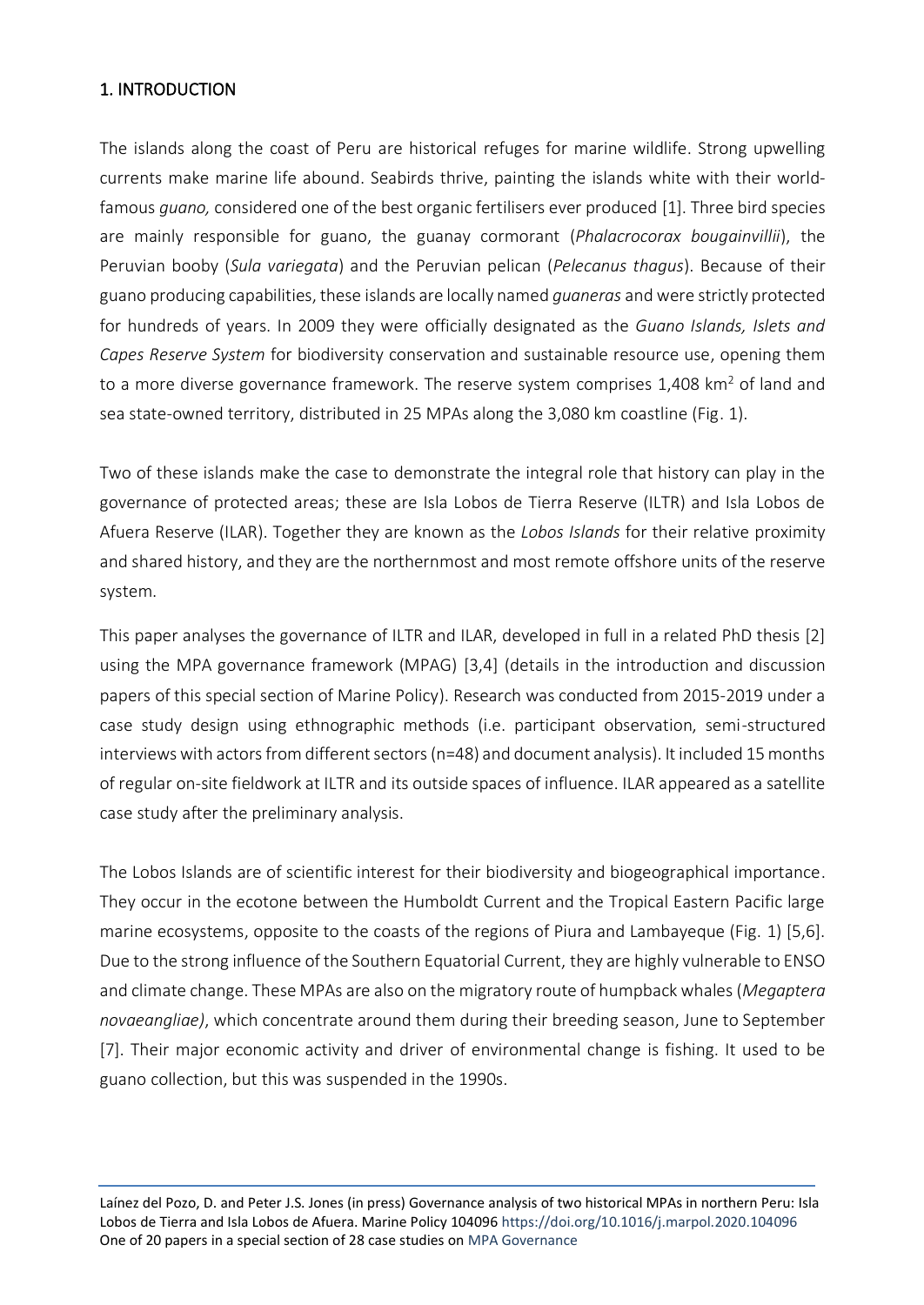ILTR is recognised for the largest natural seedbank of Peruvian scallops (*Argopecten purpuratus*) and the largest breeding colonies of blue-footed booby (*Sula nebouxii*) and Peruvian pelican (*Pelecanus thagus*) in the world [8,9]. It is the largest MPA of the *guaneras* reserve system  $(182.8 \text{km}^2).$ 

ILAR is much smaller (82.6km<sup>2</sup>) but it is especially attractive to fishers looking for big, high quality rockfish and octopus due to its remoteness and rocky habitats. It hosts the third largest colony of South-American sea lions (*Otaria flavescens*) and the largest breeding colony of Nazca boobies (*Sula granti*) in Peru [9].



Figure 1. (A) *Guano Islands, Islets and Capes Reserve System*. (B) *Isla Lobos de Tierra Reserve*, *Isla Lobos de Afuera Reserve* and the mariculture concessions in the bay of Sechura

# 2. CONTEXT

## 2.1 Historical background

For early Peruvians of the Moche culture, ILTR and ILAR were sacred (100-700 AD) [10,11]. During the later Inca period they were protected under pain of death together with all other islands [12]. Protection worked similar to community-based protected areas [13], and property rights were assigned to local communities for their benefit (Fig. 2) [12]. The larger aim was to protect the birds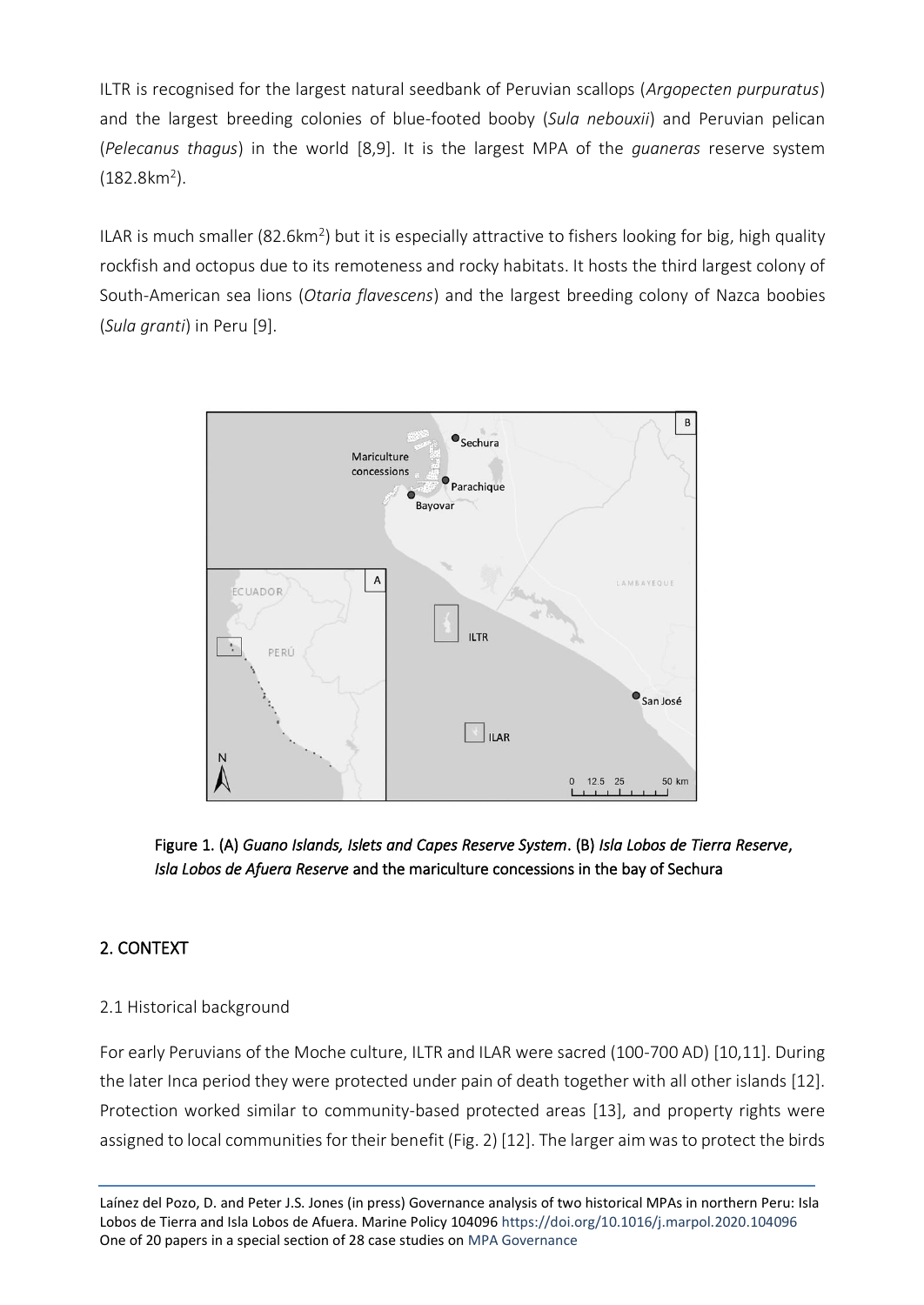and ecosystem that supported the Inca agricultural system in the Andes. This bond between the islands and people from the mountains was part of a tradition of vertical ecological complementarity that still remains [14].

With the Spanish invasion in 1532 (Fig. 2), most of the native coastal populations and traditions were eradicated, interrupting the protection of these islands. Native people were abused and marginalised, turning to transgression as their legitimate defence [15], an expression that continues to be the predominant way of thinking and acting in Peru. This disrespect of values, norms and institutions, is also known as *informality.*



Figure 2. Governance Trajectory of ILTR and ILAR [1,12,16–21]

What happened to the Lobos Islands after the Spanish invasion seems unknown until the Guano Age (1802-1884), when guano became a commodity of global importance. In 1852 the Lobos Islands were rediscovered as the last and largest guano deposits in the world, leading to *The Lobos Affair* [16], a chapter that marked the start of a race for resource use and territorial conflict in these islands. The USA, Great Britain and France declared these islands *res nullius* to gain access. A year later, after a rigorous defence, Peru demonstrated their historical use, so they were recognised as Peruvian. Commercial guano exploitation started after that in 1872 [17].

During the War of the Pacific, the Lobos Islands played a key role. In 1879 they were invaded and sacked using explosives. Being the largest guano deposits, they were negotiated in the Ancón Peace Treaty that put an end to the war [22], and in 1889 they were again negotiated in the Grace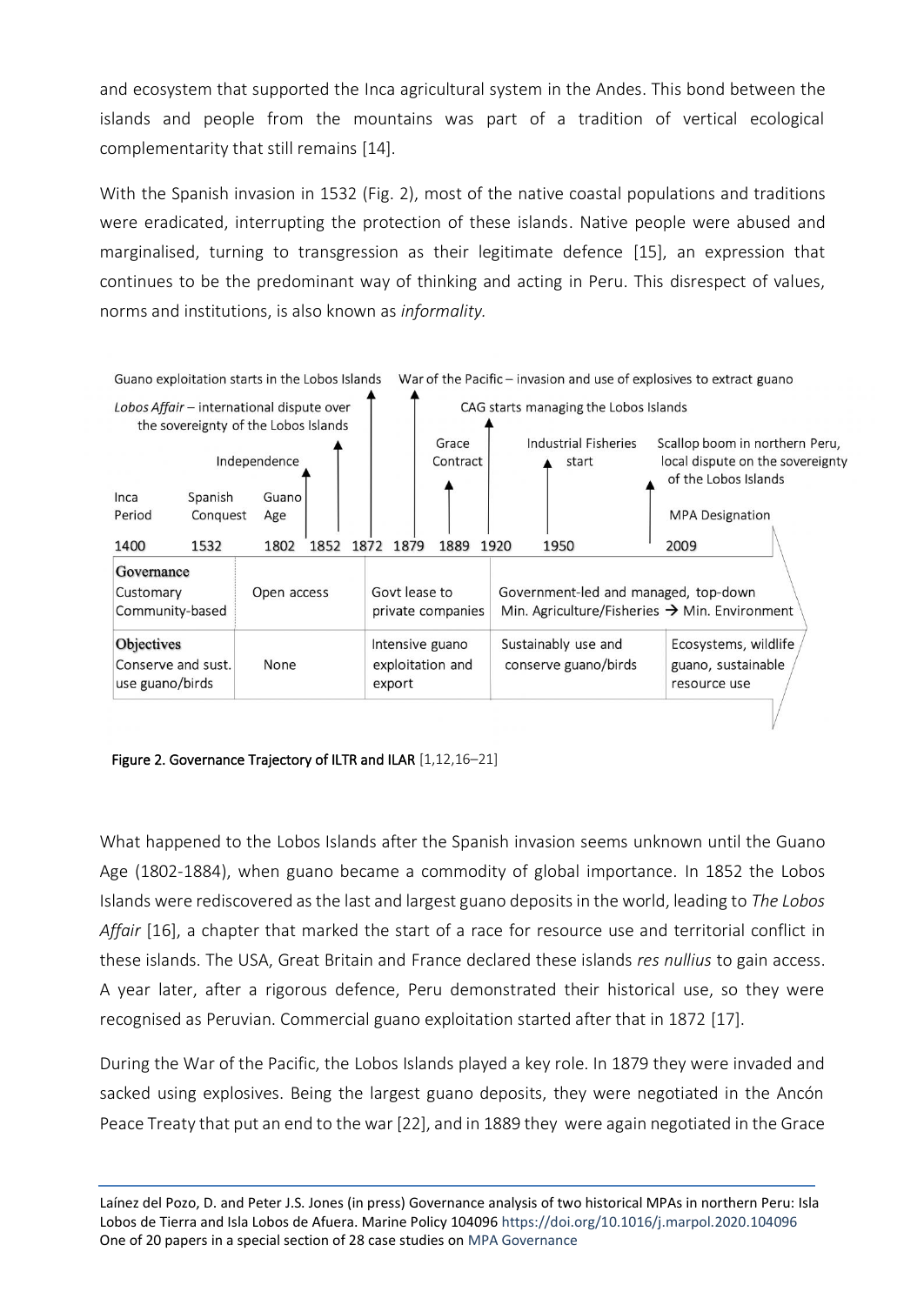Contract to pay for Peru's war debt [16]. After the war, only 4 million guano birds remained from the 36 million estimated in 1851 in the country (Fig 3) [18].

Guano was the most important resource, so the government created the state-owned Company for the Administration of Guano (CAG), to restore and manage the guano deposits. The *guaneras* were put under CAG management in 1909, except for the Lobos Islands which were included later when the Grace Contract ended with WW1. The CAG established strong protection measures [1,28]. Seasonal fisherswere evicted, and fishing was pushed back 2nm from the shore to minimise impacts. Guano labourers worked under strict vigilance. Exploitation occurred every 5 to 10 years per site to give the birds and guano enough time to accumulate. The rest of the time there were no people*,* except for one or two island guardians armed with shotguns to control human access.

Guardians were permanently installed in the islands. Following an ancestral tradition of vertical ecological complementarity [14], they came from the Andes to gain access to guano for their farmlands*.* Until today, many guano workers come from the Andes and guano production is legally prioritised for small farmers in the rural Andes [29]. Many guardians inherit the role from their relatives, thus the strong fraternal and respectful relationships with traditional fishers [1 p.188].



Figure 3. Estimated guano bird population numbers (black line) vs landings of Peruvian anchovy (dotted line). Grey circles on the x-axis indicate El Niño southern oscillation years. (Data sources derived from [23– 27] and unpublished survey data from AGRORURAL)

At the Lobos Islands, traditional fishers had special treatment from the CAG, probably due to their remoteness. They had exceptional authorisation to come close to shore during guano extraction seasons, without disturbing the birds. They were allowed to land, and they were also conceded special areas to salt their fish under strict guidelines [30].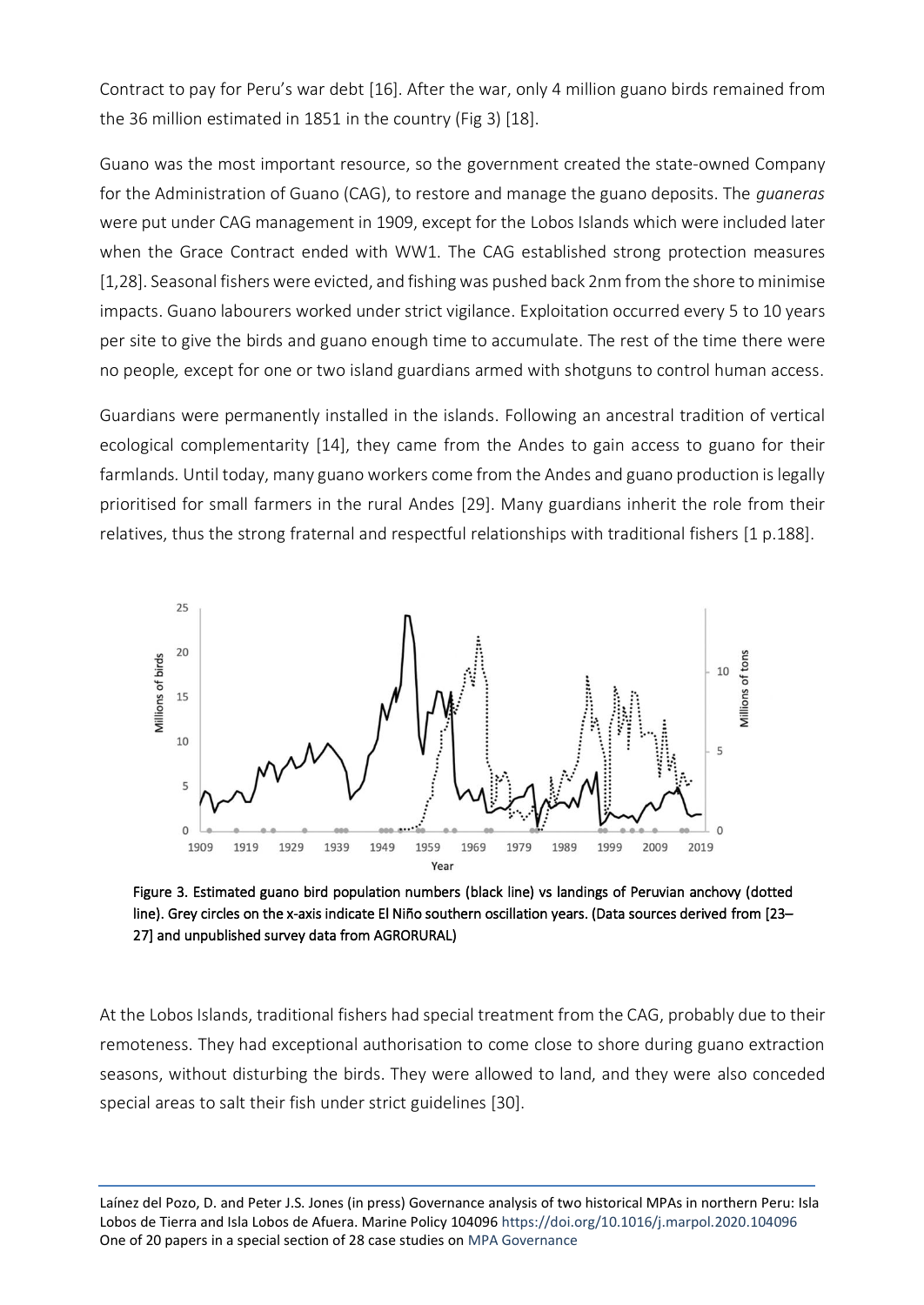The strict top-down governance by the CAG recovered Peru's guano bird populations in the 1950s (Fig. 3), but success did not last long. Industrial fishing of Peruvian anchoveta grew quickly, extracting millions of tonnes of anchovies. When El Niño hit the coast of Peru in 1965, 1972/73, 1982/83 and 1997/98, the birds had lost their ability to recover and populations dropped again. Birds and guano collapsed and now fluctuate between 1-5 million in the country.

Governance of the guaneras failed because it was entirely dependent on the exploitation of guano. By 1963 industrial fisheries displaced guano exploitation as the largest economic activity in the ocean and the CAG ceased to exist. The guano industry experienced an economic crisis. Management shifted from one agency to another in the Ministries of Agriculture and Fisheries. Protection became weaker with no economic incentive for it to continue. Some breeding colonies were abandoned and many *guaneras* were left unprotected [23]. This raised concern of local NGOs who formed the BIOMAR consortium to push forward the creation of the *Guano Islands, Islets and Capes Reserve System*.

#### 2.2 Contemporary background

The state declared the need to designate the *guaneras* reserve system in 1995 [31]. It created the Special Project to Promote the Use of Seabird Fertilizer – PROABAONOS, to sustainably manage the *guaneras* and restore bird populations [32]. The first action was to ban all motorised activity within 2nm from the shores of the *guaneras* in 2000 [33] and then ban any kind of navigation and extractive activities within 200m from shore in 2001 [34]. In 2008 the Rural Agrarian Development Programme AGRORURAL merged with PROABONOS, taking over management of the *guaneras*.

While the official designation of the reserves was being discussed in the early 2000s, the scallop boom appeared as a new driver and is now the most important fishery in ILTR. Scallop extraction began in 1982 in Independence Bay, southern Peru, as the most productive seedbank but by 2001 it became overexploited. The seedbank in the bay of Sechura replaced it but it soon declined in 2003 and divers moved to ILTR. Speculative traders installed illegal sea farms and campsites in ILTR for some years, later removed by the government. Now divers extract scallops from ILTR and farm them in mariculture concessions in the bay [35]. However, whenever the seedbank booms, divers take illegal possession of the sea floor again. This boom triggered exponential migration and unregulated urbanisation in the nearest towns, Sechura and Parachique (Fig. 1), changing the social configuration, livelihoods and access of traditional handline fishers to their fishing grounds [36,37].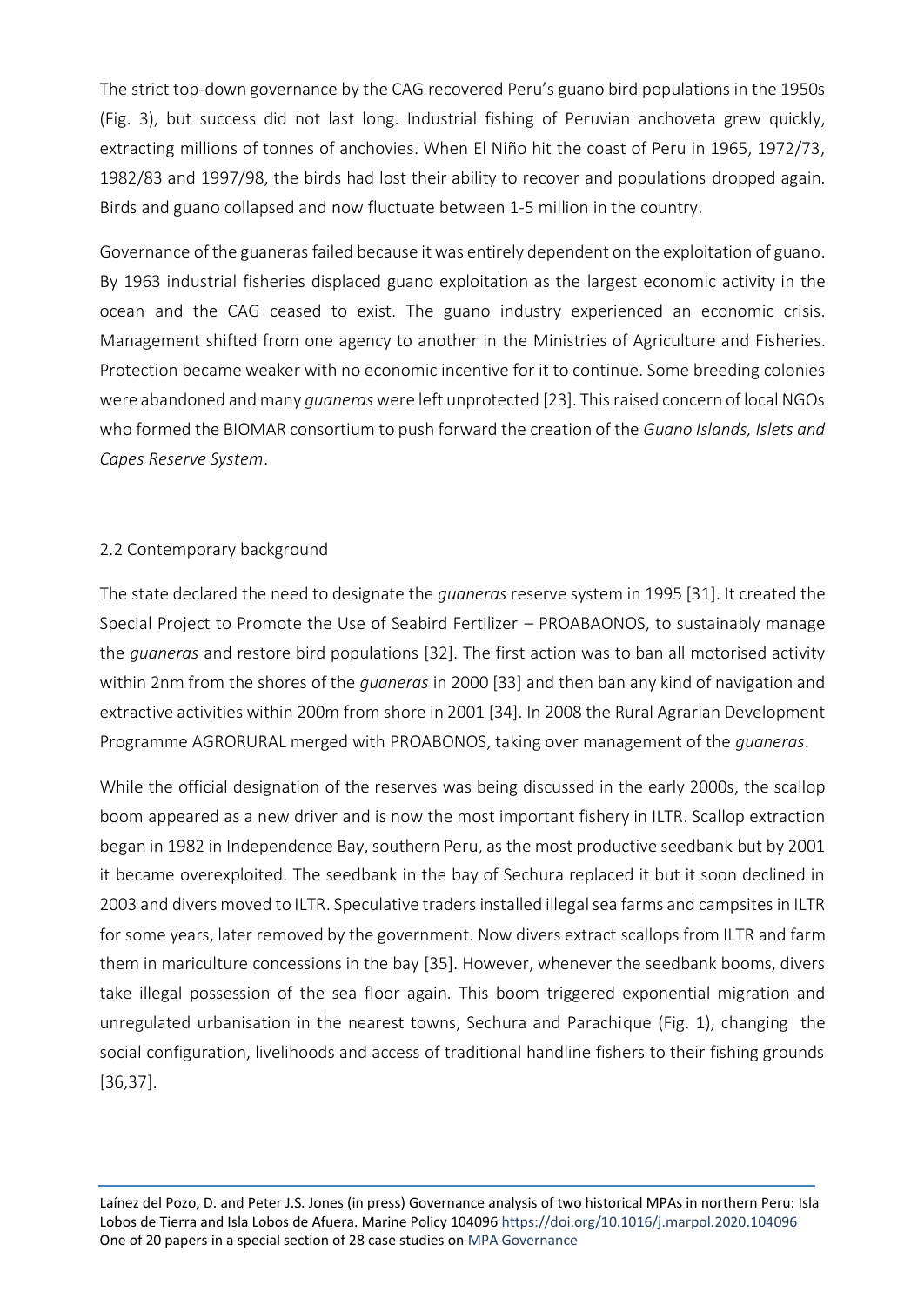Encouraged by this boom, in 2004 both the Regional Government of Piura and the Regional Government of Lambayeque set ordinances to declare their individual sovereignty over ILTR, given it is opposite to the coasts of both regions (Fig. 1). Each delineated their own management plans for ILTR. The dispute was taken to the Constitutional Tribunal that ruled these islands should be managed at the national level [38]. Scallop extraction was banned in ILTR in 2006, but still remains the most important source of spat for mariculture [20].

In 2009 the *Guano Islands, Islets and Capes Reserve System* was finally declared. Since then, biodiversity conservation is the main purpose for their protection. The Lobos Islands are part of this set. They are uninhabited and the most remote north and offshore, yet fishers visit them all year round, dependent on fish availability and the demands of the global seafood market. Only 2- 4 guardians from AGRORURAL live on each site. In ILAR there are also two staff members from the Directorate of Hydrography and Navigation looking after the lighthouse. The coast opposite to the islands is also uninhabited (Fig. 1). The closest towns are far from big cities and less developed than the national average (Table 1). ILTR is 100 km away from the nearest port, Bayovar, and 130 km away from the nearest town, Sechura. ILAR is 93 km away from the nearest town and port, San José. Fishers who embark from the ports of Bayovar or Parachique navigate about 12 h to reach ILTR and an extra 5-6 h to reach ILAR. Some boats navigate directly from San José to ILAR, accepting the risk of breaking waves on the passgae. Bayovar is the most popular port of embarkation, but is an informal landing site lacking basic services, infrastructure and licenses: *'It has 40 illegal fish processing plants and clandestine petrol stations (…) the area swarms crime: bodyguards, hired killers and security charges by criminals occur alongside prostitution and the proliferation of bars*' [40].

| Table 1. Main development metrics and ranks in Peru |  |  |  |
|-----------------------------------------------------|--|--|--|
|-----------------------------------------------------|--|--|--|

| GDP Per Capita         | US\$ 13,300     | <b>State Capacity</b> | $-0.12$ (average % |
|------------------------|-----------------|-----------------------|--------------------|
|                        | (2017, 120/229) |                       | rank 46.56, 2017)  |
| <b>GDP Growth Rate</b> | 4% (2018)       | Human Development     | 0.759 (82/187,     |
|                        |                 | Index (HDI)           | 2019)              |

For sacred and utilitarian purposes, the conception of these spaces has been attached to long periods of strict protection and resource extraction, which influence the way drivers, conflicts, governance and conservation effectiveness are expressed today.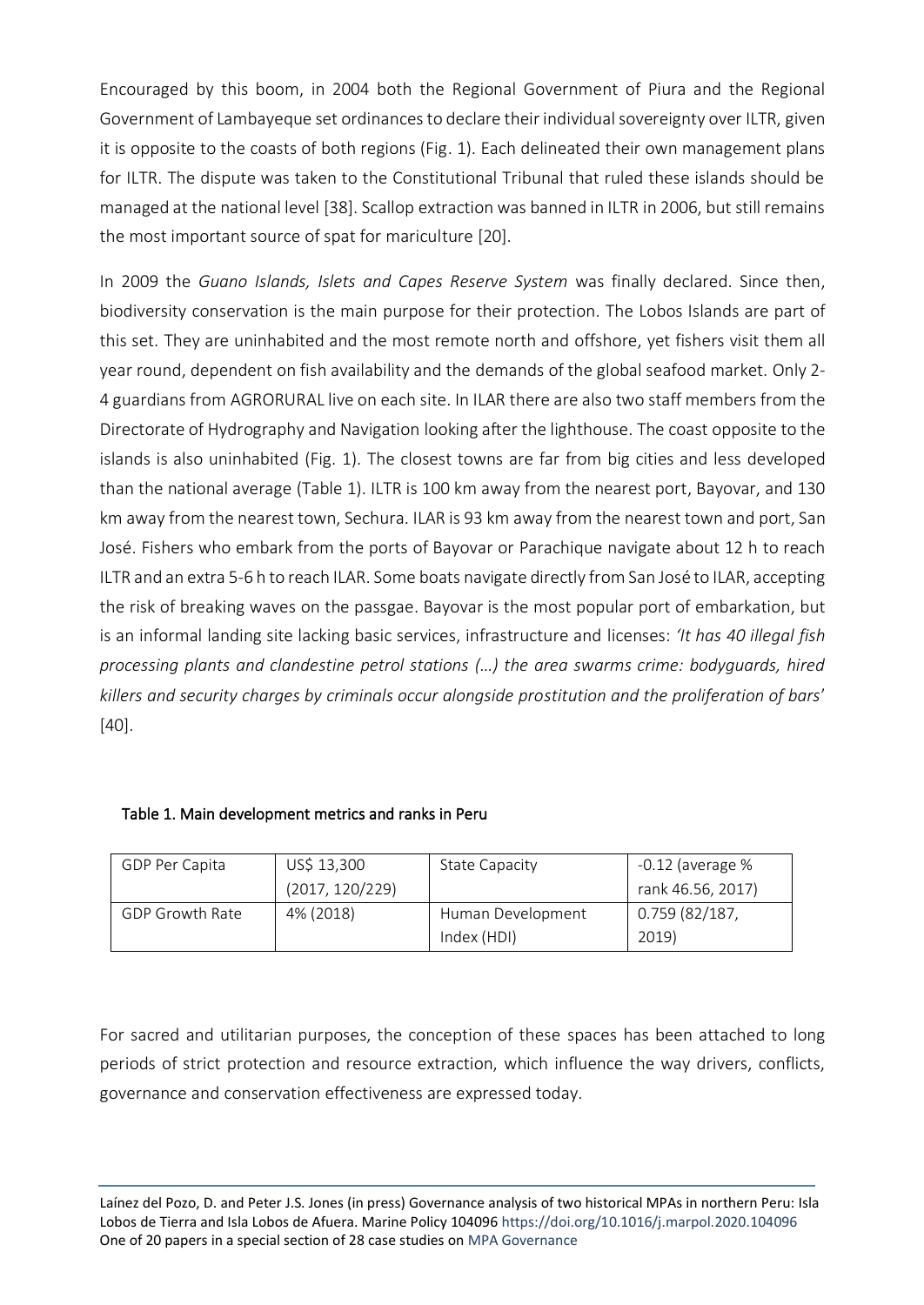### 3. OBJECTIVES

The general goals of the whole reserve system are to: (a) conserve the insular and marine ecosystems, (b) develop sustainable activities, and (c) promote actor participation in MPA management. Given ILTR and ILAR are similar in some ways, they share similar specific objectives (Table 2).

| Conservation objectives                                                                                                                                                                                   | Operational objectives                                                                                                                                                  |
|-----------------------------------------------------------------------------------------------------------------------------------------------------------------------------------------------------------|-------------------------------------------------------------------------------------------------------------------------------------------------------------------------|
| 1. Maintain the conservation status of the:<br>- Insular and marine ecosystems of the<br><b>MPA</b><br>- Intertidal and subtidal ecosystems                                                               | 1. Ensure 20% of the fishers identified as<br>actors are formal and benefit from the<br><b>MPAs</b>                                                                     |
| (baselines for these objectives are not yet<br>established)                                                                                                                                               | 2. Ensure fishers have higher incomes from<br>marine resources compared to the<br>baseline in 2016                                                                      |
| 2. Maintain the minimum population range<br>of the following species for the whole<br>reserve system, under normal<br>environmental conditions without ENSO:<br>- Guano birds: Peruvian pelican Pelecanus | 3. Achieve a conservation agreement<br>between fishers and the Parks Service<br>(SERNANP) in ILTR by 2020                                                               |
| thagus, guanay cormorant Phalacrocorax<br>bougainvillii, blue-footed booby Sula                                                                                                                           | 4. Promote income from guano exploitation                                                                                                                               |
| nebouxii and Peruvian booby Sula<br>variegata (2-6 million individuals)<br>- South American sea lions Otaria                                                                                              | 5. Concede two concession rights for<br>tourism in ILTR by 2020                                                                                                         |
| flavescens (17,000-32,000 individuals)                                                                                                                                                                    | 6. By 2020, increase the number of visitors<br>to ILTR by 15% as compared to 2015                                                                                       |
| Maintain the presence and distribution of<br>3.                                                                                                                                                           |                                                                                                                                                                         |
| the following species:<br>- Peruvian rock seabass Paralabrax<br>humeralis<br>- Peruvian grunt Anisotremus scapularis                                                                                      | 7. By 2020, increase the economic returns<br>from tourism in ILTR by 10% as compared<br>to 2015                                                                         |
| (only ILAR)<br>- Sea snail Stramonita chocolata<br>- Peruvian scallops Argopecten purpuratus<br>- Octopus Octopus mimus                                                                                   | 8. Increase by 20% the number of actors<br>involved in the management of the MPAs<br>by 2020                                                                            |
| - Kelp forests (only ILTR)<br>- Black sea turtle Chelonia mydas (only<br>ILTR)                                                                                                                            | 9. Improve the score of the 'participatory<br>radar' (management tool to assess actor<br>participation) of the MPA network to<br>values above 2015 levels (score of 28) |

#### Table 2. Conservation and operational objectives of Isla Lobos de Tierra ILTR and Isla Lobos de Afuera ILAR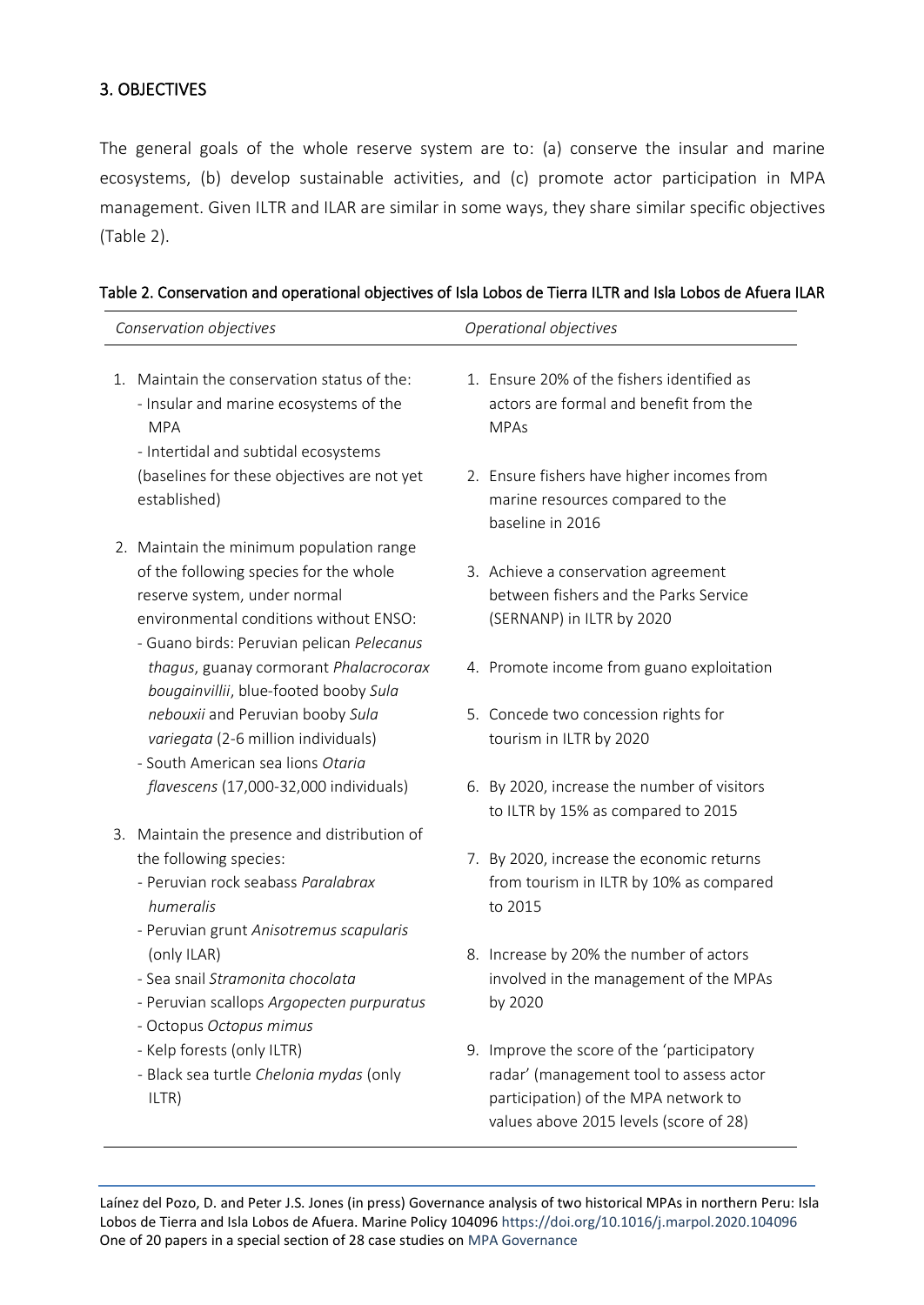### 4. DRIVERS/CONFLICTS

4.1 Fishing. Fishing concentrates within the 2nm polygons that demarcate these reserves [41], not respecting the navigation and fishing regulations (Table 4) of these islands. It often occurs in vulnerable and prohibited spots (i.e. scallop seedbanks, near seabird and sea lion colonies), catching banned species (e.g. Peruvian scallops, seahorses) or individuals below minimum legal landing sizes. Some fishers also poach sea turtles, seabirds and their eggs [42]. Eight main types of fishing coexist in these MPAs (Table 3), noting these categories are not rigid and some fishers jump from one type of fishing to the other.

|                        |                                      |                      |            | <b>Fishing type</b>    |             |                        |                        |                  |
|------------------------|--------------------------------------|----------------------|------------|------------------------|-------------|------------------------|------------------------|------------------|
| <b>Characteristics</b> | <b>Hookah diving</b><br>Small purse- |                      |            |                        |             | Squid                  |                        |                  |
|                        | <b>Handline</b>                      | Gill net             | for fish & | with purse seine       | for         | with gill              | seiners                | fishers          |
|                        |                                      |                      | octopus    | nets                   | scallops    | nets                   |                        |                  |
| Date of origin         | Pre-Columbian                        | Pre-Columbian        | Mid 1970s  | Mid 1990s              | 2003        | 2016                   | 1960s                  | 2000             |
| Main gear              |                                      |                      |            |                        |             |                        |                        |                  |
| - Hooks                | Χ                                    |                      |            |                        |             |                        |                        | X                |
| - Lines                | X                                    |                      |            |                        |             |                        |                        |                  |
| - Gill net             |                                      | $\varnothing$ 3 - 6" |            |                        |             | $\varnothing$ 2.5 - 4" |                        |                  |
| - Air compressor       |                                      |                      | X          | X                      | X           | X                      |                        |                  |
| - Mesh bag             |                                      |                      | X          |                        | Χ           |                        |                        |                  |
| - Spear, trident,      |                                      |                      |            |                        |             |                        |                        |                  |
| hook                   |                                      |                      | Χ          |                        |             |                        |                        |                  |
| - Purse-seine net      |                                      |                      |            | $\varnothing$ 1 - 1.5" |             |                        | $\varnothing$ 1 - 1.5" |                  |
|                        |                                      |                      |            |                        |             |                        | (mechanised)           |                  |
| - Squid jig            |                                      |                      |            |                        |             |                        |                        | X                |
| - GPS Navigation       | A few                                | A few                | Χ          | Χ                      | Χ           | Χ                      | X                      | Χ                |
| - Echosounder          |                                      |                      |            | Χ                      |             | X                      | X                      | Χ                |
| - Radio                |                                      |                      |            |                        |             |                        | X                      | X                |
| Storage capacity (t)   | $1 - 8$                              | $3 - 8$              | $7 - 18$   | $7 - 18$               | $7 - 18$    | $7 - 18$               | $10 - 32.6$            | $3 - 32.6$       |
| <b>Number of boats</b> |                                      |                      |            |                        |             |                        |                        |                  |
| $-$ ILTR               | $10 - 25$                            | $6 - 10$             | $3 - 10$   | $\approx$ 10           | $70 - 500$  | $\approx$ 10           | $60 - 80$              | >100             |
| - ILAR                 | $10 - 15$                            | $6 - 8$              | $4 - 6$    | $3 - 10$               | $\mathbf 0$ | $\approx$ 10           | $60 - 80$              | >100             |
| Nº fishers per boat    | 6                                    | $\overline{4}$       | $4 - 6$    | 6                      | 6           | 6                      | 10                     | $5 - 12$         |
| <b>Species</b>         | Rockfish and                         | Small sharks,        | Octopus,   | Rockfish and           | Peruvian    | Rockfish               | Small                  | <b>Dosidicus</b> |
|                        | small pelagics,                      | rays and small       | rockfish   | small pelagics         | scallops    | and small              | pelagics,              | gigas            |
|                        | mainly                               | pelagics             | and snails |                        |             | pelagics               | mainly                 |                  |
|                        | Peruvian rock                        |                      |            |                        |             |                        | mackerel,              |                  |
|                        | seabass, small                       |                      |            |                        |             |                        | small eastern          |                  |
|                        | eastern Pacific                      |                      |            |                        |             |                        | Pacific                |                  |
|                        | bonito and                           |                      |            |                        |             |                        | bonito,                |                  |
|                        | mackerel                             |                      |            |                        |             |                        | Peruvian               |                  |
|                        |                                      |                      |            |                        |             |                        | weakfish and           |                  |
|                        |                                      |                      |            |                        |             |                        | stripped               |                  |
|                        |                                      |                      |            |                        |             |                        | mullet                 |                  |

#### Table 3. Fishing types in ILTR and ILAR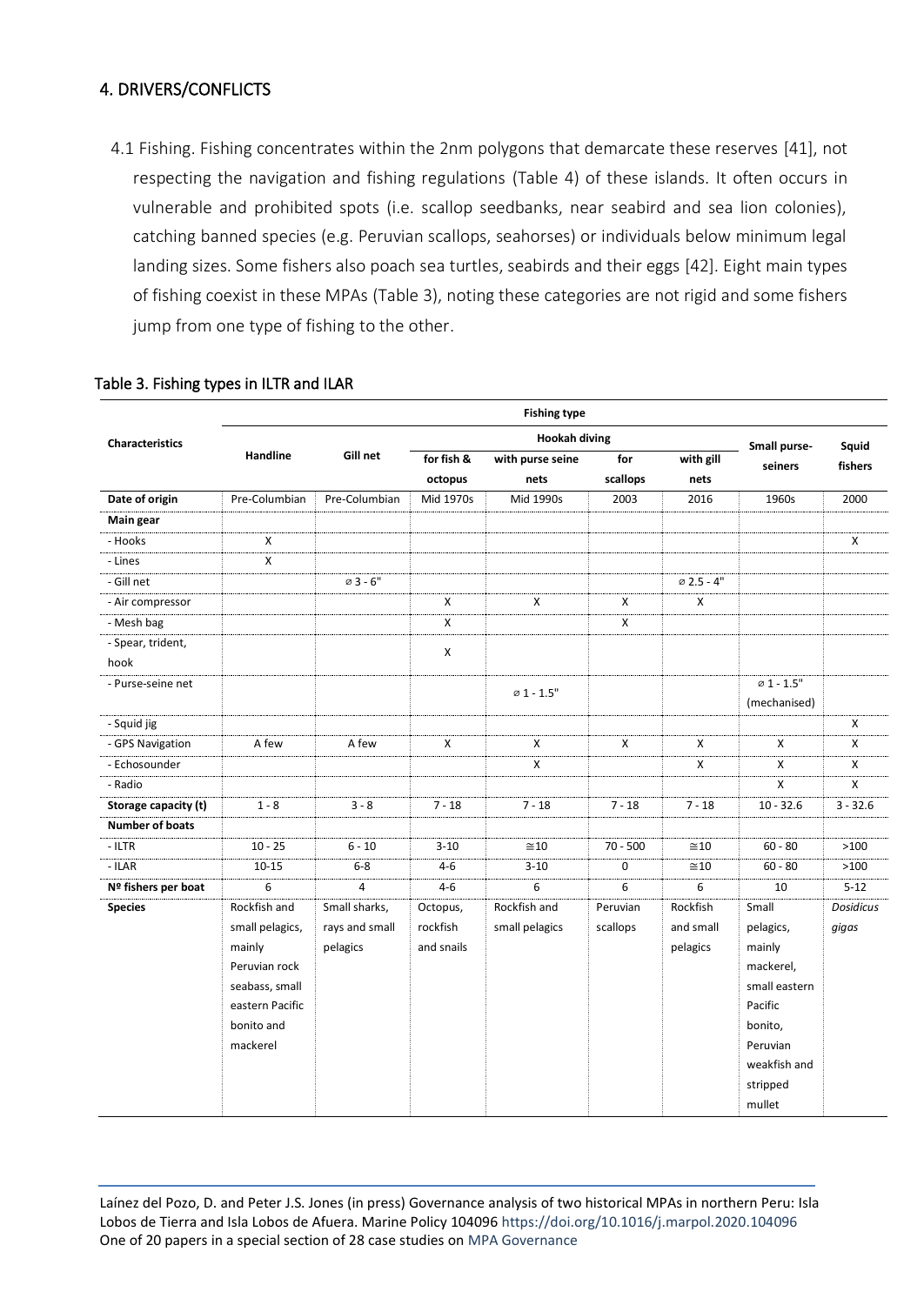The most prominent driver of overexploitation in ILTR is the illegal extraction of spat by divers. It supplies 75-90% of the spat used for mariculture in the bay of Sechura [43], which reached USD 150 million in exports in 2016 [44] and represents about 80% of total scallop production in Peru [20]. During scallop seasons divers come from across the country and all local divers turn to spat extraction. When there is no spat, local divers go back to other diving activities.

Diving using bottom purse-seine nets is another illegal and high-impact activity in ILTR. It is a hybrid technique, divers scare fish into bottom trawling nets and enclose them like in purse seine fishing [45]. Performed by divers, it is limited to shallow areas. The technique is banned because of its negative impact: low selectivity, high extraction of juveniles and great fishing power [46]. This fishing became extensive with the massive migration of divers who had no traditional ecological knowledge of the sea and adopted this type of diving. In ILAR it was eliminated ten years ago when fishers organised themselves and managed to scare these divers away with the support of small-scale purse seiners. In ILTR the issue is more difficult to battle because the island is 2.2 times bigger and closer to the mainland, making trespassers more prone to coming back despite the risk of being chased away. These divers are in conflict with all other fishers because they impact the sustainability of marine resources and local livelihoods. This has created a clash of cultures and political uncertainty, since hookah divers are mainly migrants and are displacing local artisanal fishers.

In ILAR, diving with gill nets emerged as a modified practice after a Ministerial Resolution banned the technique of enclosing fish with bottom purse-seine nets [46]. It is a modification that makes diving with nets legally ambiguous to perpetuate a highly impactful practice. They extend gill nets on the ocean floor and surround and scare fish to get them tangled in the nets. Untangling fish requires great effort, hence this practice has not become that extensive. Diving dependent, it also catches high numbers of juvenile fish that have not reached their reproductive age. Smallscale purse-seining is probably the most impactful fishing activity in ILAR after diving with gill nets, though it was the organisation of this fleet that chased away divers using bottom purseseine nets.

Jumbo squid fishing, though highly variable and random, is worth noting because it is the second largest capture fishery in Peru. When available, fishers come from all along the coast and local fishers turn to it, sometimes fishing very close to shore. It is recorded in ILAR [41] and fishers' manifests indicate it occurs in the proximity of ILTR, where it is not rare to find stranded carcasses of sea lions with squid jigs in their mouths.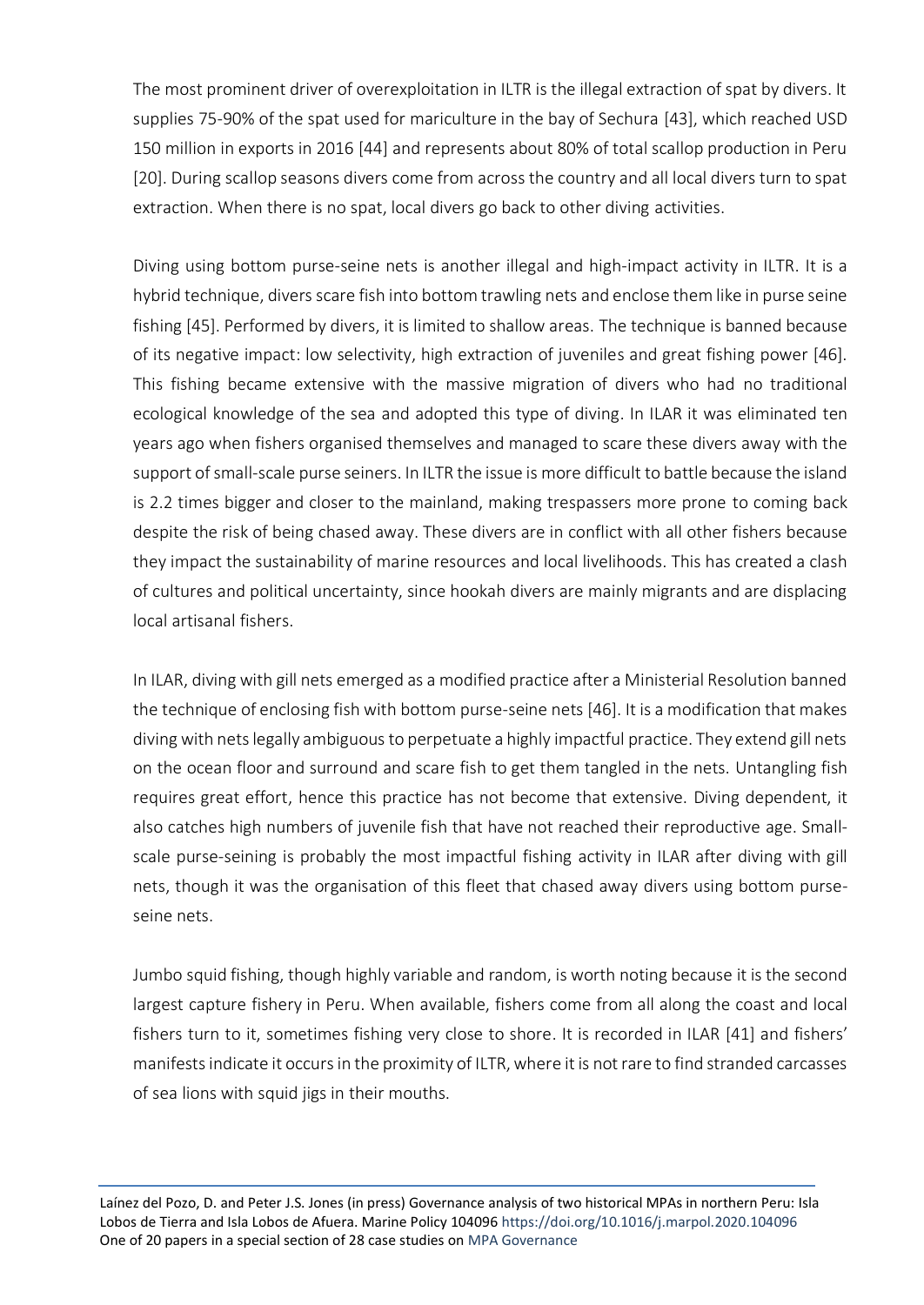The predominant informality in Peru, which has historical roots, is a factor that exacerbates fishing conflicts at every level, not allowing fishing to be regulated and made sustainable. For example, entrepreneurs mask their industrial activity as if it was artisanal for its regulatory benefits, owning large fleets of 'small-scale' 32-ton artisanal vessels to avoid being considered industrial. This is supported by an ambiguous General Fishing Law that classifies them as artisanal along with smaller handline fishers who catch <10kg of fish a day. They obtain the same state benefits though differences in their profits and pressure on the ecosystem are enormous [47]. The first 5nm are reserved for these artisanal fishers, who can work all along the coast without regional restrictions, limitations on catches, fleet size or payment of fees. This allows interloping fishers to migrate across the country whenever a marine resource booms in a specific location, encouraging unregulated fishing and overexploitation. Another example is concession rights for mariculture in the bay of Sechura. By law these should be exclusively awarded to artisanal fishing associations, but there are many ghost associations where members are businesspeople, and there are also fisher-owned concessions that are rented to the larger industry under the table. This informality starts a chain of cheap labour and promotes a culture of poor fishing and diving conditions that in ILTR has led to fatality rates of 40-50 per year according to state officers; leaving no incentive for fishers to formalise, follow regulations, or get licenses, navigation permits, diving training etc. It encourages illegal behaviour and attracts fishers from illegal backgrounds, many prosecuted by law, generating a vicious circle where environmental sustainability and biodiversity conservation become an obstacle. Remote and resource-rich areas like these are the perfect spots for the surge of these corrupted environments.

- 4.2 Impacts related to human presence, which are exacerbated by a lack of mitigation measures. There is no waste management plan [42], so visitors spill sewage and throw organic and solid waste to the ocean in amounts that accumulate on the beaches, where seabirds construct nests using this litter [6]. There is also sound pollution from hookah divers [7], reported to interrupt humpback whales in their breeding and migrating season.
- 4.3 Invasive species. Introduced unintendedly probably over 100 years ago, many threaten seabird populations e.g. feral cats (ILTR) and rats (ILAR) [6,9,42].
- 4.4 Oil exploitation. This can be considered a latent conflict, and even if its impacts have not been assessed, the risk of an oil spill in the adjacent oil development blocks [48] could impact the ecosystem.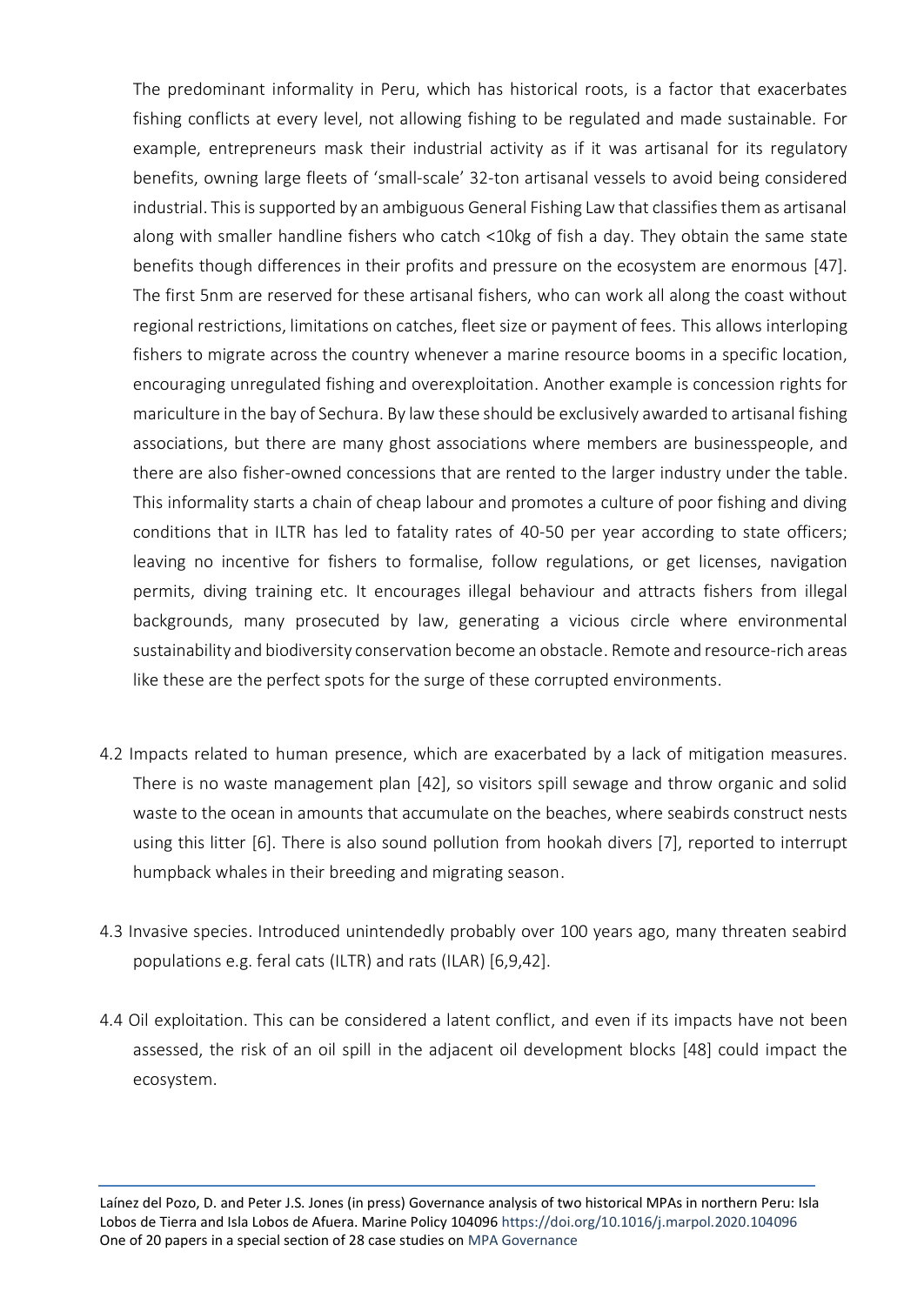4.5 Guano extraction. This was the greatest driver of degradation in the past due to direct habitat loss and poaching [49,50], but harvesting was suspended from ILAR in 1997 and ILTR in 1999. A great part of the guano extracted in the 1990s could not be transported to the mainland because the ship broke down, so it was stored in sacks and kept at the islands. Nowadays there is eventual collection of the guano stored in sacks from those days, and the number of people working to collect them may have an impact on the birds. There is talk that guano exploitation should recommence, hence its development is included as a specific objective for both MPAs. The likelihood of this happening is low because it involves a great investment in logistics that might not be justified, considering guano in these islands is of the lower quality compared to the other MPAs of the network, as the higher rainfalls at their latitudes wash out the nutrients.

The El Niño Southern Oscillation (ENSO) is not a conflict *per se*, more a wide-scale environmental driving force, but it is important to note that it represents the strongest environmental driver of change. By increasing sea surface temperatures, rainfall, floods and river discharge, and by reducing primary productivity in the ocean, it changes the distribution and composition of marine species and disrupts the whole ecosystem. Although the effects of climate change on ENSO remain debated, there is agreement among scientists that rainfall may become more intense in Peru [51], with consequent effects on marine productivity.

## 5. GOVERNANCE FRAMEWORK/APPROACH

#### 5.1 Governance framework

Both MPAs were designated by a Supreme Decree signed by the Ministry of the Environment and the Ministry of Production (Vice-Ministry of Fisheries) under the powers of the President [52], to transfer the management of the *guaneras* from AGRORURAL to SERNANP. Yet, the legal framework of these MPAs is mostly provided by legislation ruled before their official designation, following institutions initiated in pre-Columbian and CAG times (Table 4).

SERNANP is in charge of the MPA network, which is centrally managed by the Administration Office of the Reserve System (Fig. 4) in coordination with these relevant public administration entities: the Maritime Authority DICAPI for surveillance, control and enforcement; the Vice-Ministry of Fisheries and the Regional Directorates of Production for regulation of marine resource use; the Institute of Marine Research IMARPE for research; AGRORURAL for guano management; the Ministry of the Environment for environmental issues; and the Vice-Ministry of Tourism for this activity. To promote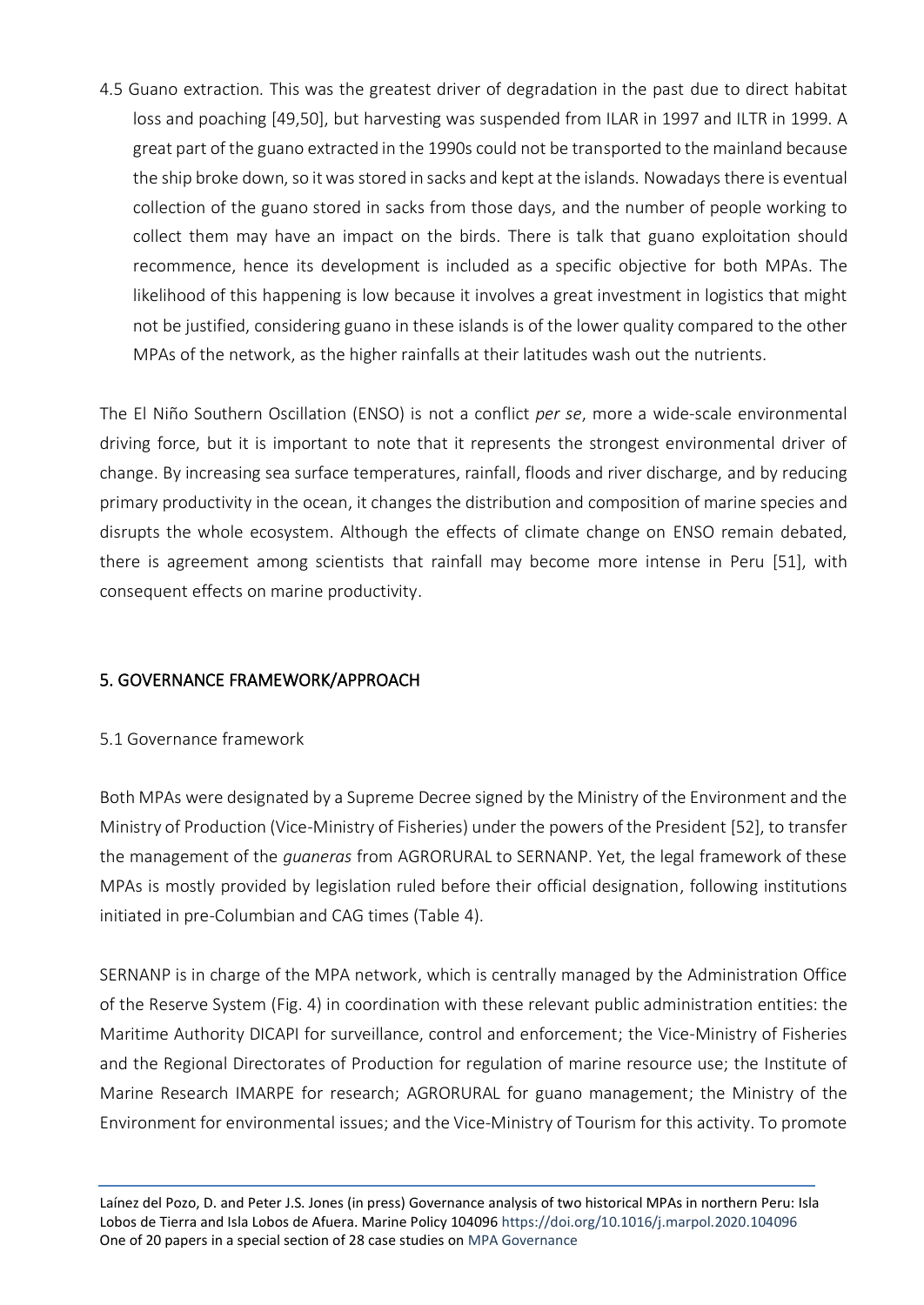cross-jurisdictional coordination, the legal framework recognises the need for a Technical Coordination Group in charge of preparing the management strategy for the whole reserve system, composed of a representative from each government agency, with SERNANP at the head. To support management and the participatory processes, the Law of Protected Areas [53] requires designating a Local Management Committee elected by local actors from the public and private sectors, which was created in 2014. To facilitate and deconcentrate management, SERNANP opened four regional offices along the coast. These two MPAs are under the office of the north sector.

| Year | <b>Regulation Title</b>                        | Description                                           |
|------|------------------------------------------------|-------------------------------------------------------|
| 1992 | General Fishing Law (D.L. Nº 25977)            | The first 5nm from shore are exclusively reserved     |
|      |                                                | for artisanal fishers who have free access and        |
|      |                                                | movement within this band.                            |
| 2000 | Forestry and Wildlife Law (Ley Nº 27308)       | Bans all motorised activity 2nm from shore of the     |
|      |                                                | guaneras.                                             |
| 2001 | Law of Control and Surveillance of Maritime,   | Prohibits any kind of navigation and extractive       |
|      | River and Lacustrine Activities (D.S. Nº 028-  | activities 200m from shore of the guaneras.           |
|      | DE-MGP)                                        |                                                       |
| 2006 | Extraction ban of Peruvian scallops at ILTR    | Bans extraction of Peruvian scallops from the         |
|      | (R.M.Nº293-2006-PRODUCE)                       | seedbanks at ILTR.                                    |
| 2009 | Supreme decree that creates the Guano          | Creates the reserve system that includes ILTR and     |
|      | Islands, Islets and Capes Reserve System (D.S. | ILAR, establishing its objectives and operational     |
|      | Nº024-2009-MINAM)                              | structures.                                           |
| 1997 | Protected Areas Law (Ley N° 26834)             | Provides the management and conservation              |
|      |                                                | framework<br>for<br>protected<br>areas.<br>Became     |
|      |                                                | applicable<br>the<br>their<br>to<br>guaneras<br>since |
|      |                                                | designation.                                          |
| 2012 | Ban of bolichito de fondo (R.M. Nº 303-12-     | Prohibits hookah diving with bottom purse-seine       |
|      | PRODUCE)                                       | nets in Peru.                                         |
| 2016 | Presidential resolution that establishes the   | Highest planning tool of the reserve system.          |
|      | reserve system's master plan (R.P. Nº 048-     | Delineates the specific objectives and strategies     |
|      | 2016-SERNANP)                                  | of each unit MPA, and the zoning plans of the first   |
|      |                                                | three pilot sites, which include ILTR.                |
|      |                                                |                                                       |
| 2019 | Supreme decree that establishes the National   | Creates the policy framework to integrate state       |
|      | Maritime Policy (D.S. Nº 012-2019-DE)          | action in the ocean and strengthen the                |
|      |                                                | articulation of sectoral policies.                    |

|  |  | Table 4. Legal framework in force at ILTR and ILAR |  |
|--|--|----------------------------------------------------|--|
|--|--|----------------------------------------------------|--|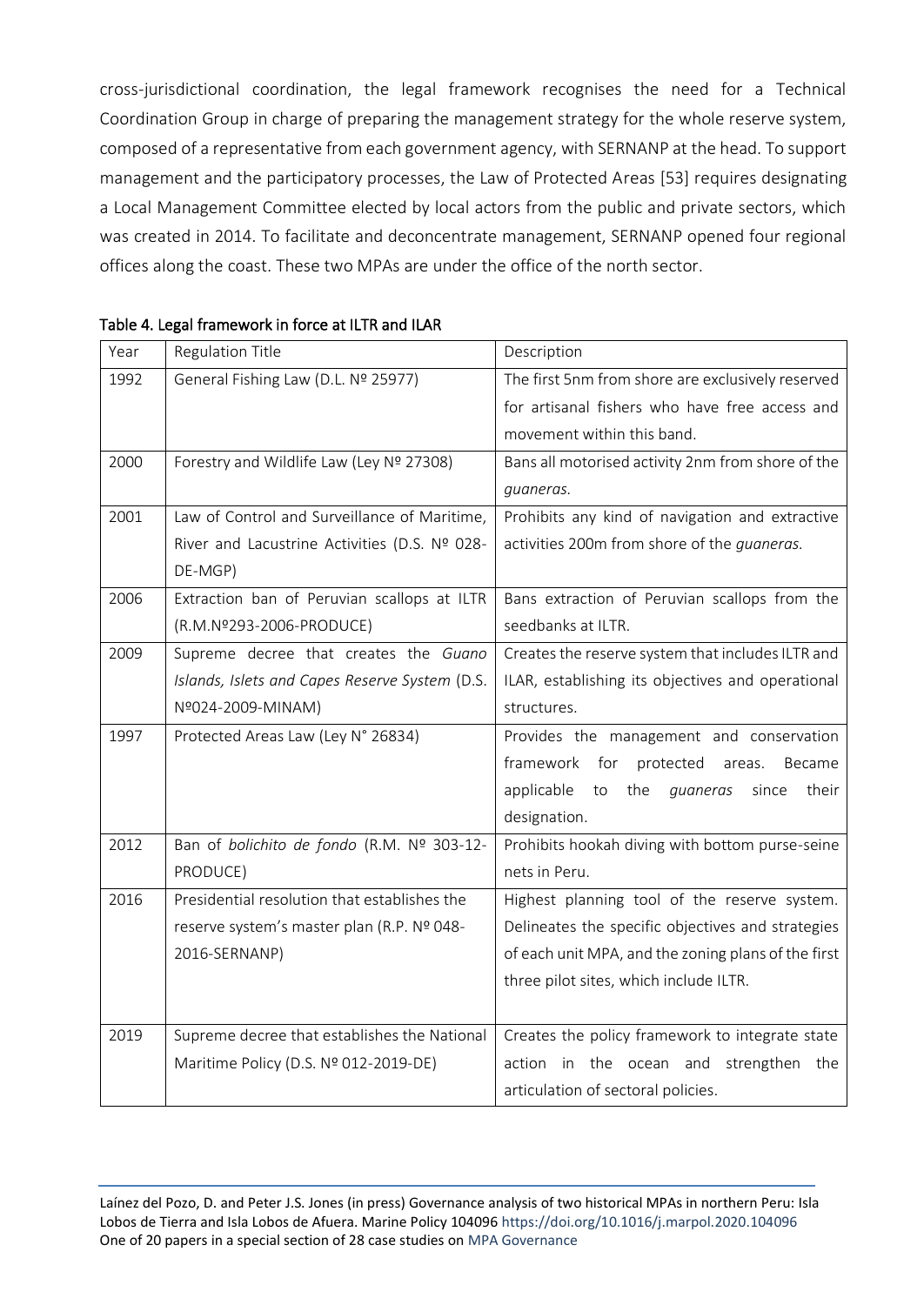



#### 5.2 Limitations of the governance structure

The governance framework is a continuation of structures inherited from times when protection was focused on land-based guano and birds. These MPAs are predominantly marine (91% ILTR, 97% ILAR), though, SERNANP only has decisive power over the flora and fauna on land, lacking authority over the marine species it aims to protect (Table 2). These species remain the responsibility of the Vice-Ministry of Fisheries and the Regional Directorates of Production (Piura and Lambayeque). SERNANP has the power to sanction poaching of seabirds but not illegal fishing. If SERNANP observes illegal extraction of spat, having no direct authority to sanction, it needs to coordinate a patrolling operation with DICAPI and the Vice-Ministry of Fisheries, with the difficulties this entails. DICAPI often responds to calls saying, '*we are sorry, but we don't have fuel to do that operation, this patrolling is not within our budget'*, limiting enforcement capacity. This is a common answer that illustrates the lack of crossjurisdiction coordination. It also responds to the low rank of the DICAPI base in charge of these MPAs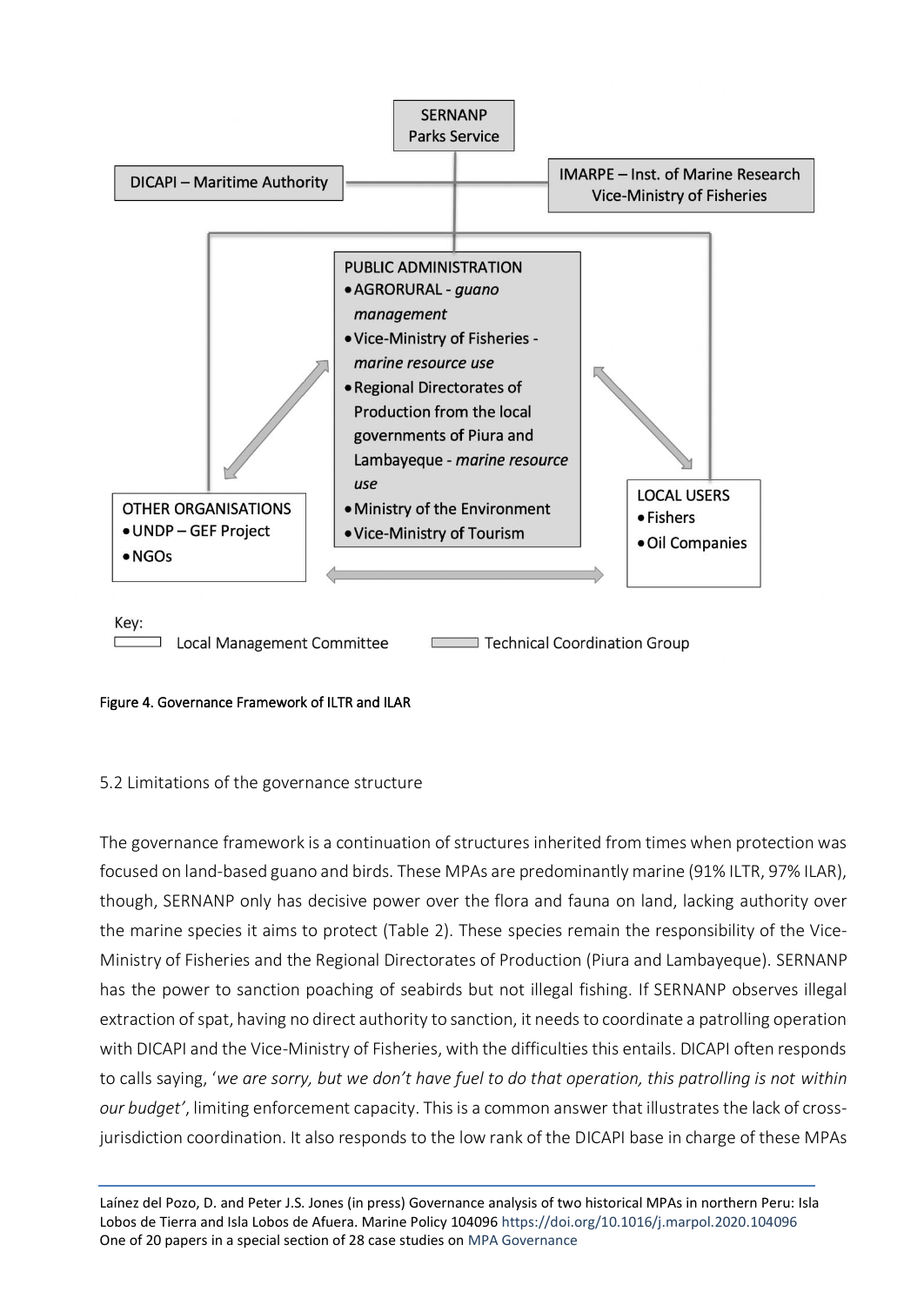which, until recently, did not have decisive power or patrol boats to act. In this sense, the Technical Coordination Group is key, but it exists only in name. Furthermore, patrol boats need to navigate over 100 km to reach these MPAs, meaning illegal fishers have a big-time window to be alerted before the coast guards arrive. Hence, the marine environment of these islands is relegated to the realm of informality.

*"The buyer is in contact with the person bribed and he calls us: 'don't go up today because the coast guard is on the way'. No man goes to the island that day. The buyer himself warns us and the coast guard himself warns the buyer. After the coast guard leaves, the next day we're all working as if nothing happened" –* Octopus and fish diver

*De jure*, the legal framework seems clear, but *de facto,* it is challenging to operate. Coordination is difficult because each institution reports to a different authority. SERNANP reports to the Ministry of the Environment, DICAPI reports to the Peruvian Navy, IMARPE to the Vice-Ministry of Fisheries (Ministry of Production), the Regional Directorates of Production to the Regional Governments of Piura and Lambayeque, and AGRORURAL to the Ministry of Agriculture. Each institution works independently, only approaching SERNANP for approval to implement their own independent plans. In 2019 the National Maritime Policy was established to integrate marine activity and policy from all sectors and levels of government. This is expected to improve marine governance, including MPAs, though not all sectors agree with this approach, as it is led by the Council of Ministers, which is not considered the most relevant actor in this applied context.

Several governance structures remain in name only. The Local Management Committee is a crucial governance structure not effectively mobilised, partly because it is based on an inaccurate map of actors, seemingly with the aim of inflating apparent actor participation. Some actors are ghost associations only existent on paper, others want to be included as actors for political reasons when they have no relation to these MPAs, and others are expecting to benefit from future mariculture business. The current map of actors does not do justice to the traditional local users. The situation is complex because a great majority of local users are informal fishers not considered in the maps, while other people considered actors have never gone to the islands, yet, they have all the documents in place to operate legally once MPA fisheries management plans are ready. This opens the question, who should be entitled to be considered an actor?

Another reason why the committee is not mobilised is because members sense no vested interest from SERNANP to work with them: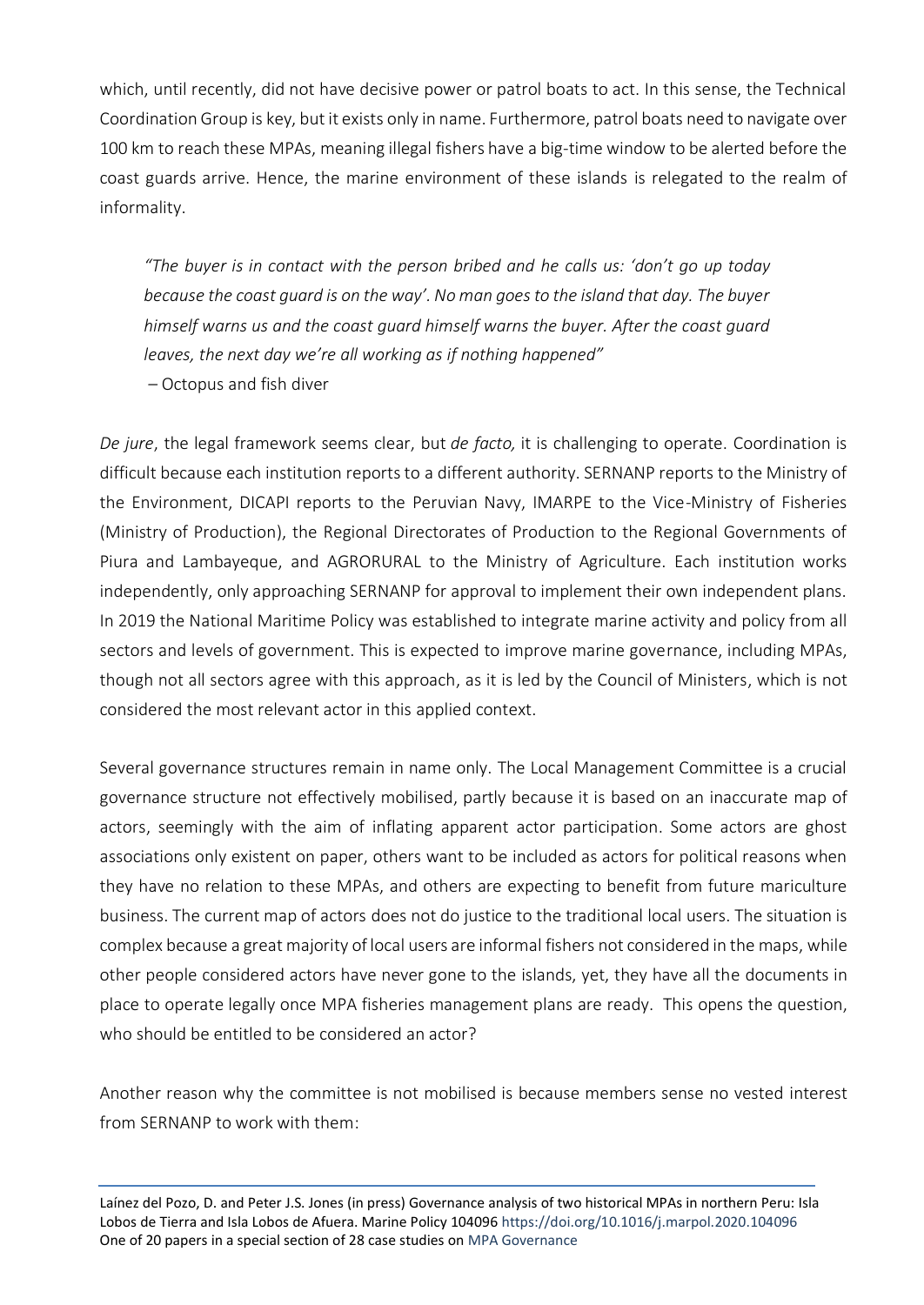*"… nothing we've achieved has been applied, it makes me feel like they are simply using us to establish a system that may work in the future, but they don't have the teeniest intention to implement now. We feel like simple actors playing a role. I feel useless, why? Because we didn't agree in some points and the final documents ignored it. I feel a little demoralized… we are only actors to fill documents"*

*–* Scallop diver, member of the Local Management Committee.

The process of deconcentration of responsibilities is another initiative with no effective management changes. The office for ILTR and ILAR is in Trujillo, 340 km away from the main port of embarkation to these MPAs, and decisions are still taken centrally in Lima, with no local staff from SERNANP in the vicinity.

#### 5.3 Current governance

SERNANP has not assumed full management. For bureaucratic endeavours, SERNANP is responsible (e.g. issuing research permits) but for *de facto* protection the guardians of AGRORURAL are still in charge, though their responsibilities are limited to looking after the birds, sea lions and facilities [54]. Guardians can warn trespassers and ask them to leave, but they are not empowered to sanction like the park rangers from SERNANP are, nor do they have patrol vessels.

Current governance and the relative protection of the land-based ecosystems is the result of past top-down governance and the social assemblages that exist between guardians and fishers, since there is no enforcement in these remote spaces.

*"Before, the guardians had weapons. It was forbidden for boats to approach 200 meters from the island, if they approached, guardians shot first in the air, then water. People were afraid of the guardians; they did not come near because they would bust a cap on you" –* Scientist

"*[The islands] have been our sustenance, and well, above all, the guardians have given us good affection, they've been good to us. In the absence of our family, the guardians have become a family. They are very, very good to us, all of us who have known them for all the years working on the islands. I met guardian J, guardian K, the current guardian L, M, M's dad. Now he's on the high island, M's dad. The first guardian I met*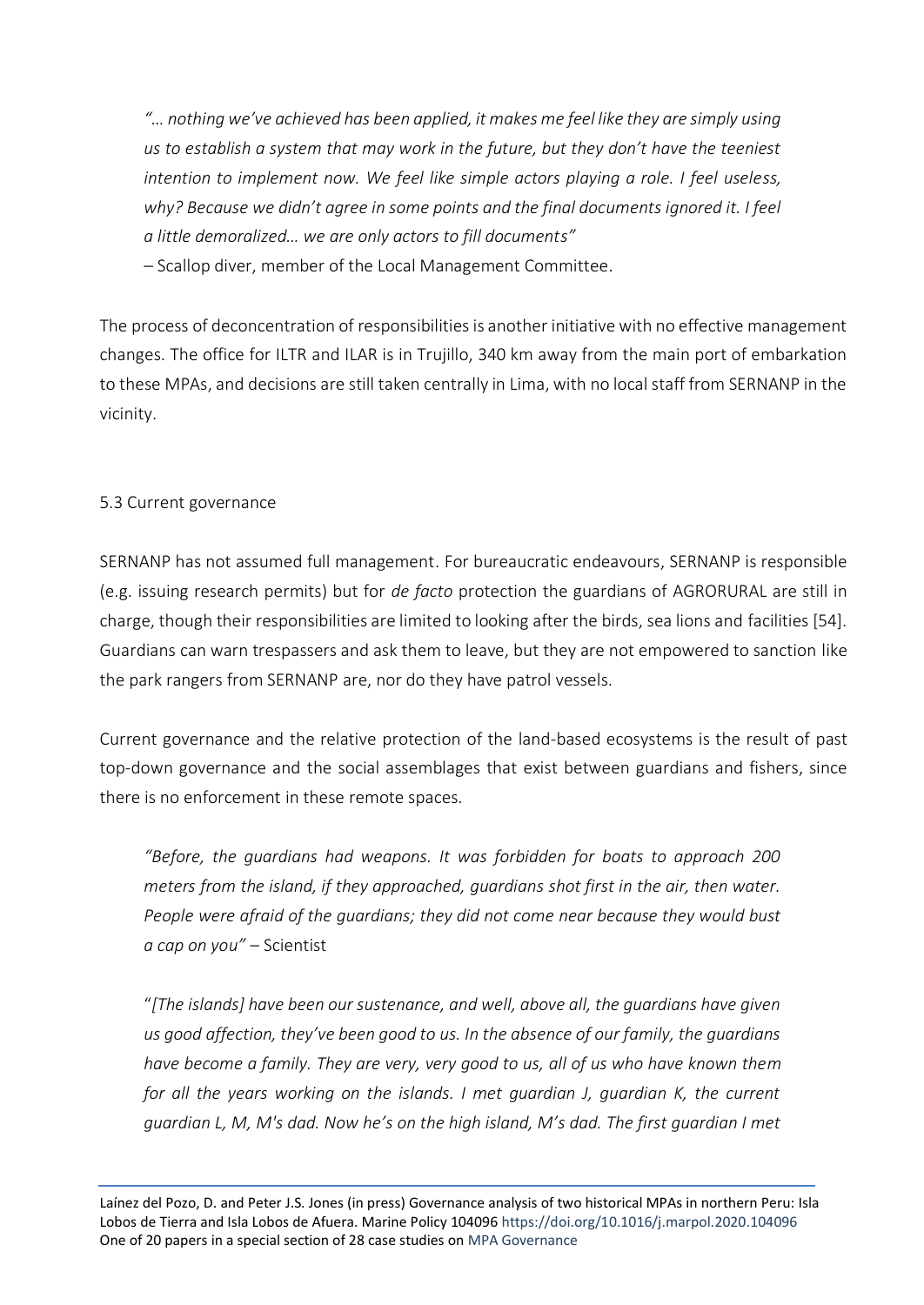*was Mr. N, the old man who lives there with him, we've also worked there. All were good times thanks to their help, they allowed us to enter, fishing in the areas that others don't access because it's forbidden. We have never been denied anything …" –* Gill net fisher

Guardians are dependent on fishers to reach their workplace, creating a fraternal complicity that makes enforcement problematic. However, respect for the role of the guardian and the will to maintain convivial relations seems to prevail in benefit of the land ecosystem. Fishers do not respect regulations to protect the marine environment (Table 4), though there is care by most fishers not to breach the landing ban for which guardians are responsible. Fishers sleep on their boats at sea during their week-long stays. They are usually respectful to ask the guardians permission to land (i.e. to make phone calls from higher ground, repair their boats, play football). This responds to fraternal ties maintained through a history of special concessions to traditional fishers in the Lobos Islands and a tradition of vertical complementarity, where most guardians come from the Andes and take the role through family to keep their access to guano for their farms.

In ILAR there is also protection by fishers who self-mobilised, without support from SERNANP, to remove fishing they consider impactful. There is also staff from the Peruvian Navy in charge of the lighthouse, who many fishers believe perform a surveillance role, acting as a deterrent for illegal activities for some fishers.

#### 6. EFFECTIVENESS

#### 6.1 Effectiveness measures

Interventions to address the conservation and operational objectives have revolved around protecting the land area from trespassers and monitoring guano bird and sea lion populations. These activities help maintain the insular ecosystem and its species as relatively protected, though they are not an initiative of SERNANP. Monthly wildlife surveys are conducted by AGRORURAL and an annual census of sea lions is led by IMARPE. Both activities remain as a legacy from the times of the CAG.

Initial efforts by SERNANP focused on resolving paperwork: the master plan of the reserve system 2016-2020, the maps of social actors and the zoning plan of ILTR, which were not sufficiently based on local realities. What SERNANP has done *de facto* to address MPA objectives is hire NGO *Pro Delphinus* in 2017 to run a project aimed at strengthening the sustainable management of ILAR and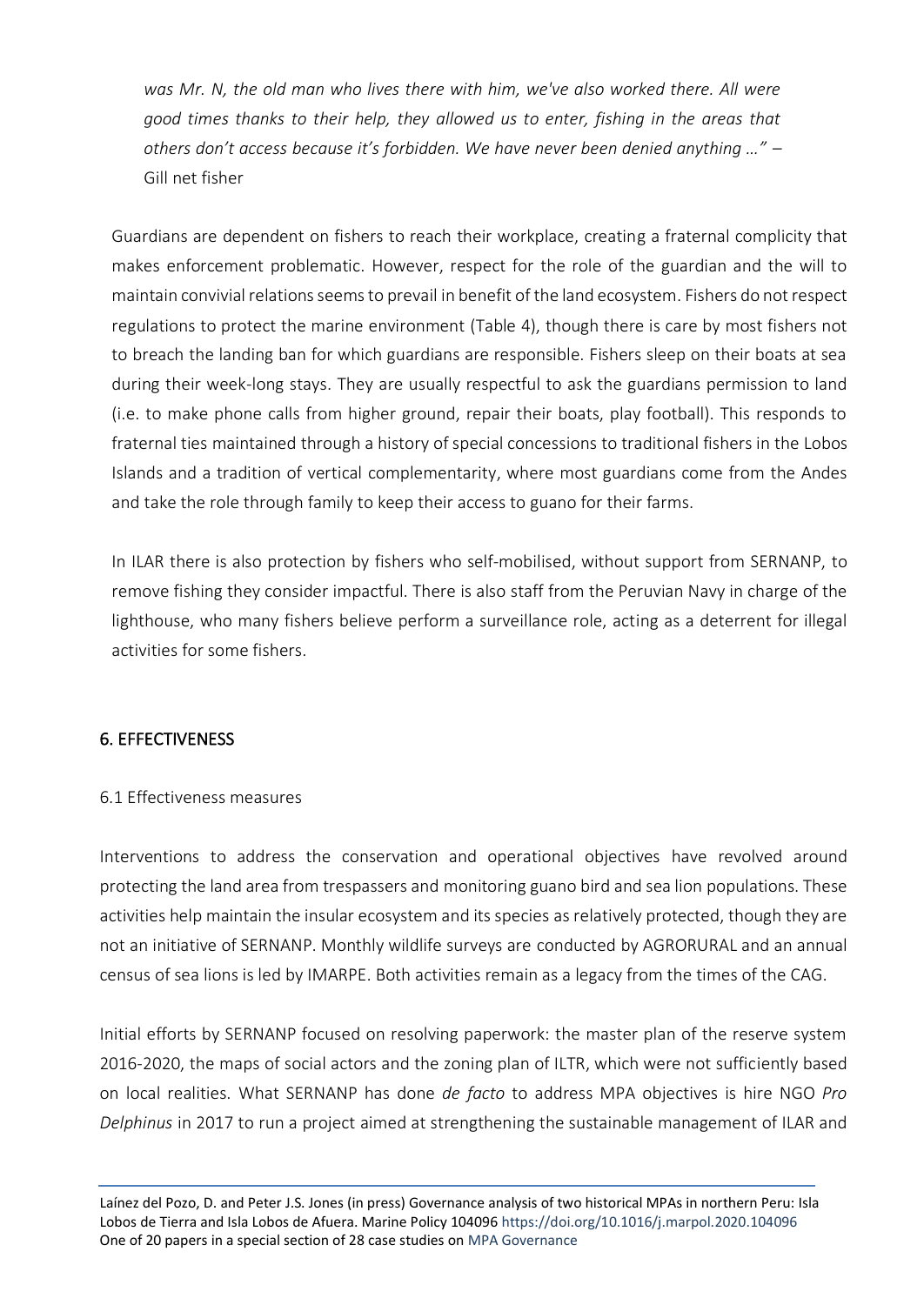design its zoning plan, with a GEF funding of USD 372,100 [55]. The project was intended to cover biological, social and economic aspects, with a focus on characterising fisheries and formalising the octopus fishery.

SERNANP also signed a conservation agreement with a group of handliners in ILAR, who signed in their need of recognition as traditional users. Hookah divers refrained from signing due to an inadequate social intervention and miscommunication. The conservation agreement was an objective set for ILTR (Table 2), where actors are more impactful and elusive, but there have not been interventions on site, and approaches have been on paper except for a couple of beach clean-up campaigns organised by SERNANP.

#### 6.2 Limitations of the effectiveness measures

In these MPAs, conditions and actors change throughout the year. To intervene effectively it is key to understand the complexities of these MPAs, to meet all the actors and to gain their trust, but the contract for the intervention of *Pro Delphinus* was for only 15 months, a common caveat with development projects. Other limitations might be that the NGO's expertise is in marine and fisheries biology but not in governance. Furthermore, the project was restricted to the octopus fishery out of all other conservation species (Table 2). Important outputs planned for this intervention, such as the zoning plan for ILAR and the conservation agreement with octopus divers, could not be delivered. A longer framed project, larger in scope, with experienced marine social scientists would have helped build rapport and improve the project's impact.

Despite the relative protection of the land ecosystems and their species, this represents less than 10% of the area protected in both MPAs. The rest is marine environment where intervention is lacking.

#### 6.3 Effectiveness score

The recent NGO intervention in ILAR, together with the progress made with paperwork in ILTR, are small steps that slightly address some of the objectives of these MPAs, giving them an equal effectiveness score of 1 (out of 5) on the scale of the MPA governance framework [3], i.e. *some impacts beginning to be slightly addressed*. This is explained in detail in the introduction paper of this special section [4]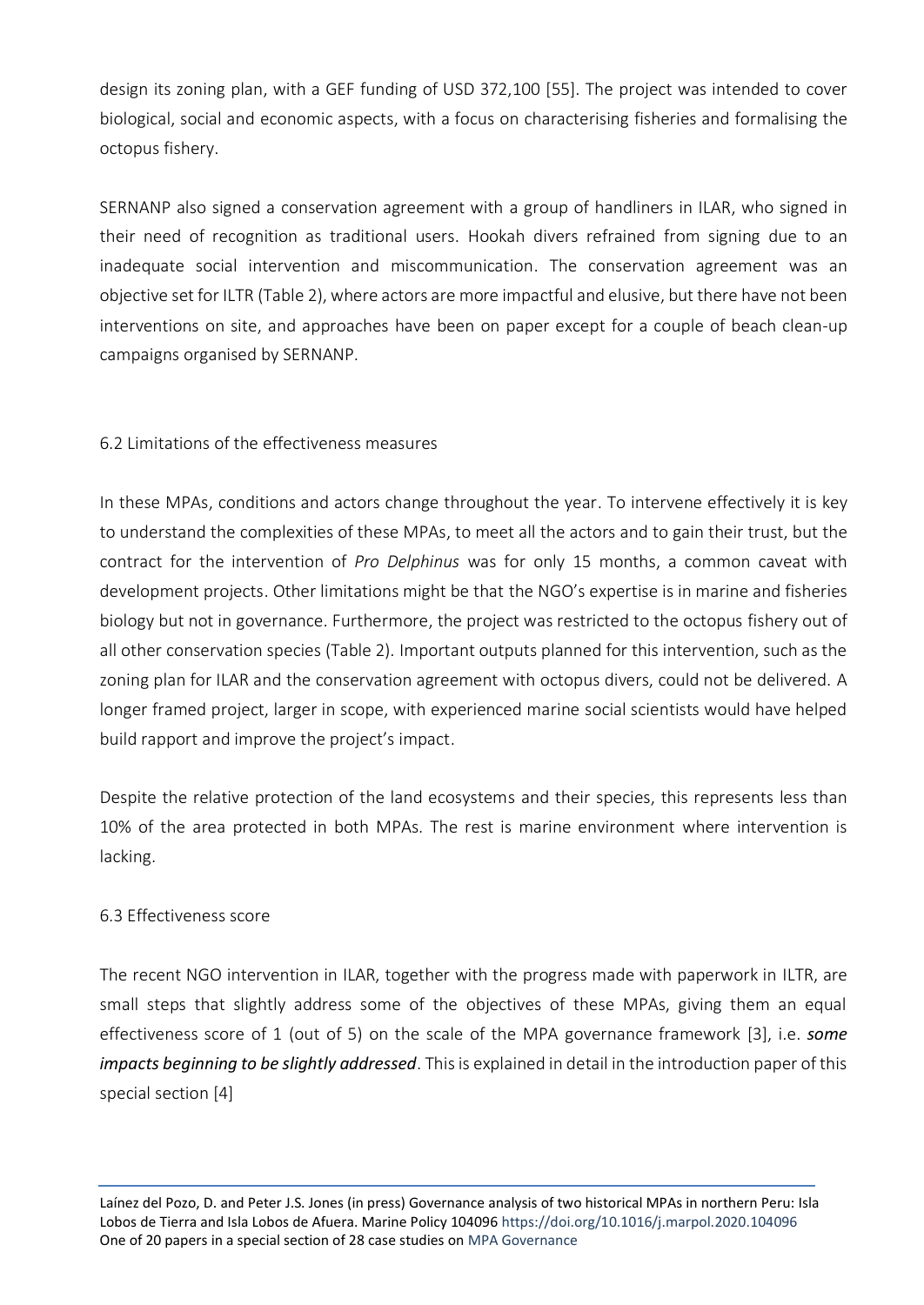## 7. INCENTIVES

Following the MPAG framework [3,4] incentives are the institutions designed for MPAs "*to encourage actors to choose to behave in a manner that provides for certain strategic policy outcomes, particularly biodiversity conservation and restoration objectives, to be achieved"* [3 p.104, 4]. Several incentives are particularly important to introduce to strengthen the framework (Table 5), but few have been initiated by SERNANP and they are in their initial stages, most of them in need of considerable strengthening. The most effective incentives are legal and were established before the MPA designation (Table 4).

| Incentive type        | Used  | How/Why                                                             |
|-----------------------|-------|---------------------------------------------------------------------|
| Economic              |       | Local users have high expectations on concessions for mariculture   |
| 2. Assigning Property | $N^*$ | (temporary property rights), but the specific regulations for these |
| Rights                |       | have not been established.                                          |
| 4. Promoting          | Y*    | ILTR has a zoning plan [56] to regulate fishing, but it has         |
| profitable and        |       | incoherencies that need to be resolved, i.e. resource-use zones     |
| sustainable fishing   |       | overlap with sea turtle feeding areas [57], Nazca booby breeding    |
| and tourism           |       | colonies [58] and areas banned for navigation and extractive        |
|                       |       | activities by other regulations (Table 4).                          |
| 5. Promoting green    | Y*    | There is a nation-wide government programme called "Let's eat       |
| marketing             |       | fish!" to promote sustainably sourced fish, connecting fishers      |
|                       |       | directly with buyers for better prices. A campaign for these MPAs   |
|                       |       | was discussed but the difficulty of keeping fish fresh from an area |
|                       |       | so remote is an obstacle.                                           |
| 9. Provision of state | Y*    | MPAs received one-year funding from the Global<br>Both              |
| funding               |       | Environmental Facility (GEF) to strengthen their governance. This   |
|                       |       | was too short-term and limited, hence there is still no budget to   |
|                       |       | cover for park rangers from SERNANP and other basic operational     |
|                       |       | costs.                                                              |
| 10. Provision of NGO, | Y*    | User fees have been collected in ILTR from a cruise ship that       |
| private sector and    |       | stopped randomly a couple of times with small numbers of            |
| user fee funding      |       | tourists, without generating significant income. NGO Asociación     |
|                       |       | para la Investigación y Conservación de la Biodiversidad (AICB)     |
|                       |       | conducted the first studies on the ecology and conservation         |
|                       |       | status of these islands.                                            |

Table 5. Isla Lobos de Tierra ILTR and Isla Lobos de Afuera ILAR - Incentives applied (Y), including those that are particularly important priorities for strengthening (Y\*) and introducing (N\*)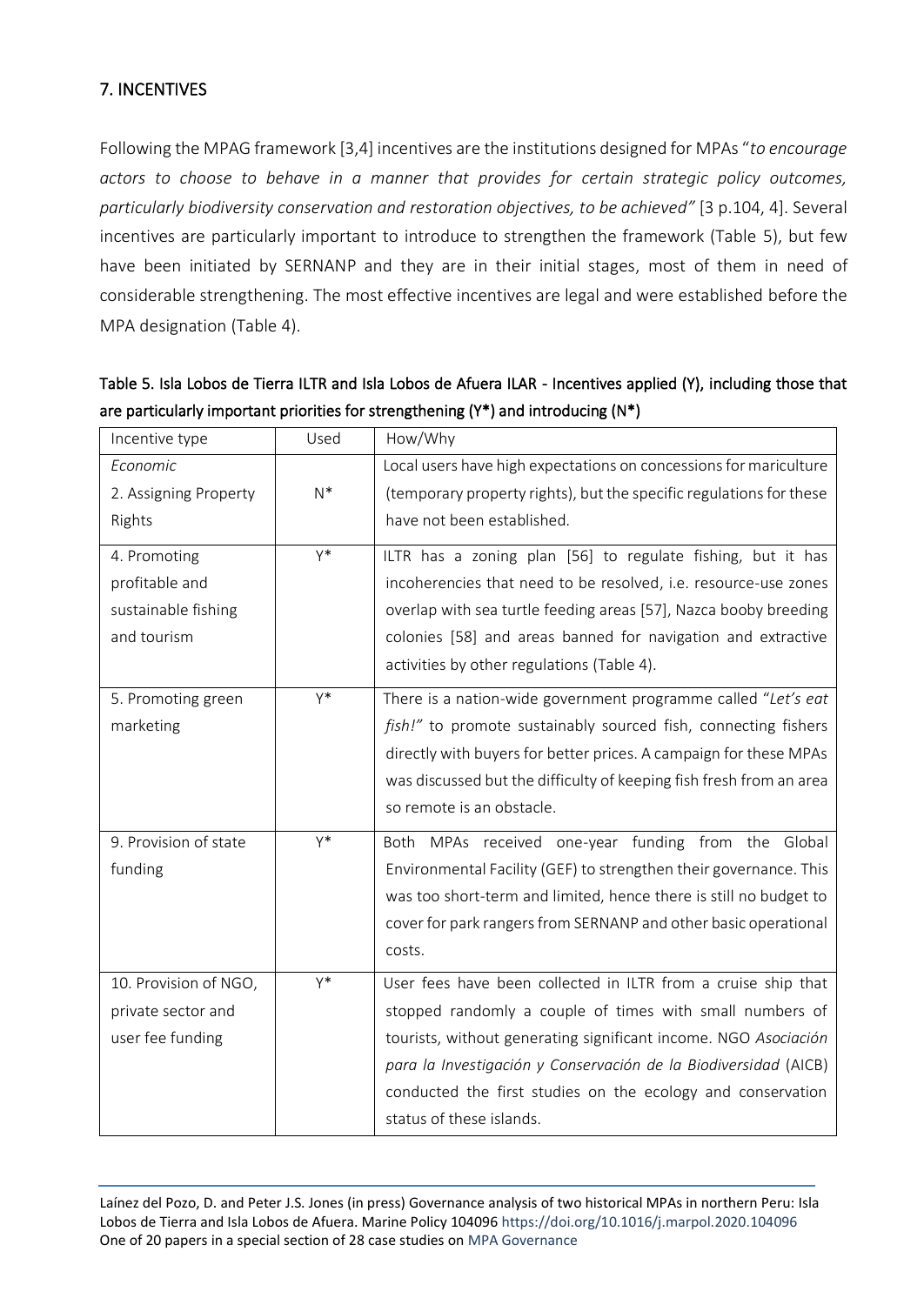| Communication          |       | Leaflets, posters and videos were produced without significant     |
|------------------------|-------|--------------------------------------------------------------------|
| 11. Raising awareness  | Y*    | impact. They were disseminated in the meetings of the Technical    |
|                        |       | Coordination Group, the Local Management Committee, social         |
|                        |       | media and national TV, not reaching the local users.               |
| 13. Promoting          | $N^*$ | Not yet focused on, but SERNANP recently approached the Local      |
| recognition of         |       | Management Committee to ask them for the best channel to           |
| regulations and        |       | disseminate regulations and restrictions so that the information   |
| restrictions           |       | is not lost. ILTR's zoning plan has not been disseminated among    |
|                        |       | local users to prevent requests for fishing concessions. SERNANP   |
|                        |       | still wants to build capacity and a solid legal framework.         |
| Knowledge              |       | While research has not been impeded, it has not been               |
| 14. Promoting          | $N^*$ | encouraged or communicated. Important published knowledge          |
| collective learning    |       | has not been drawn-on in management documents (e.g. turtle         |
|                        |       | feeding areas overlap with resource extraction zones in ILTR).     |
|                        |       | Handliners also complain their knowledge is not considered.        |
| 16. Independent        | $N^*$ | IMARPE should provide independent advice and arbitration on        |
| advice and arbitration |       | future resource management plans, though some actors,              |
|                        |       | particularly fishers, do not consider IMARPE neutral due to its    |
|                        |       | dependency on the Vice-Ministry of Fisheries and corruption        |
|                        |       | related accusations [59].                                          |
| Legal                  | Y*    | The MPA designations respond to the obligations of Aichi           |
| 17. Hierarchical       |       | Biodiversity Target Nº 11 and Sustainable Development Goal Nº      |
| obligations            |       | 14, but societal actors agree there is no political will to make   |
|                        |       | them effective, perhaps because these obligations are not legally  |
|                        |       | binding.                                                           |
| 18. Capacity for       | $N^*$ | It is a common perception that there is no budget and no           |
| enforcement            |       | coordination for enforcement due to the lack of political will and |
|                        |       | corruption.                                                        |
| 19. Penalties for      | Y*    | There are no specific penalties for these MPAs, though penalties   |
| deterrence             |       | of the General Fishing Law apply, e.g. for fishing below the       |
|                        |       | permitted minimum sizes, fishing with prohibited gear, etc.        |
| 20. Protection from    | Y*    | Legislation prior to the MPAs designation (Table 4) and ILTR's     |
| incoming users         |       | zoning plan regulates access, but there are no actual means or     |
|                        |       | resources for enforcement. In the future, only fishers with MPA    |
|                        |       | licenses should be granted access, hence the importance of         |
|                        |       | conservation agreements with fishers and the formalisation of      |
|                        |       | fishers initiated by the local government.                         |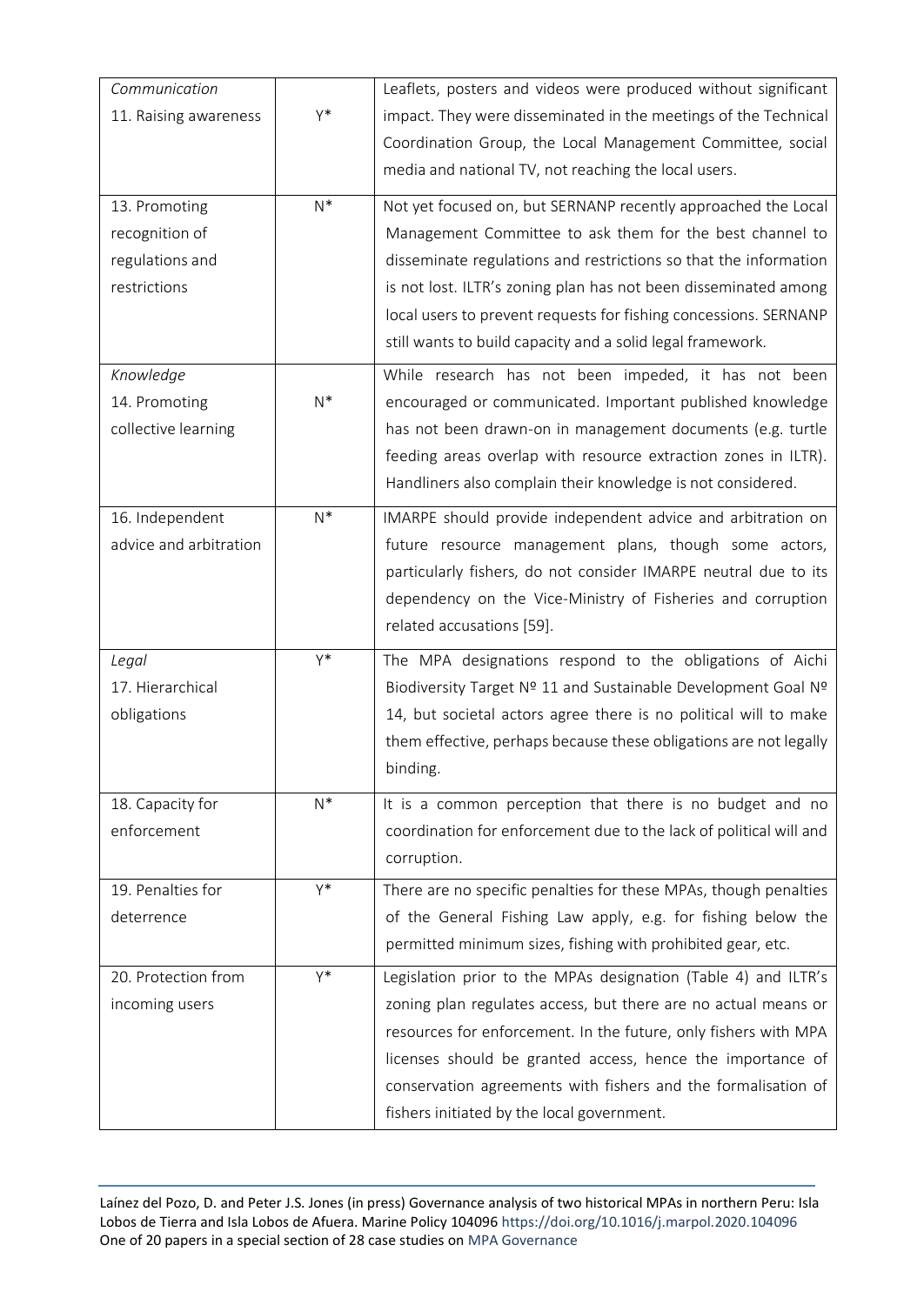| 21. Attaching<br>conditions to use and<br>property rights,<br>decentralisation, etc<br>22. Cross-jurisdictional<br>coordination | $N^*$<br>Y* | According to the legal framework, fishing and mariculture should<br>only be conducted by MPA licensed fishers under management<br>plans specific for each site, prepared in coordination between the<br>Vice-Ministry of Fisheries, SERNANP and the local governments.<br>These plans, along with related conditions to use, have not been<br>implemented yet.<br>The Technical Coordination Group rarely meets, there are no<br>guidelines.<br>operational<br>Improved<br>cross-jurisdictional<br>coordination is required between SERNANP and the following                                     |
|---------------------------------------------------------------------------------------------------------------------------------|-------------|---------------------------------------------------------------------------------------------------------------------------------------------------------------------------------------------------------------------------------------------------------------------------------------------------------------------------------------------------------------------------------------------------------------------------------------------------------------------------------------------------------------------------------------------------------------------------------------------------|
|                                                                                                                                 |             | entities: DICAPI to enforce protection; IMARPE to promote<br>collective learning; the Vice-Ministry of Fisheries to elaborate<br>fisheries management plans, especially for Peruvian scallops.                                                                                                                                                                                                                                                                                                                                                                                                    |
| 23. Clear and<br>consistent legal<br>definitions                                                                                | $N^*$       | Some of the conservation objectives and the zoning plan of ILTR<br>are not specific enough and their scientific basis is questioned by<br>scientists. More legal definitions are needed to adequately define<br>the social actors and establish limitations to human activities,<br>sanctions, etc.                                                                                                                                                                                                                                                                                               |
| 24. Clarity concerning<br>jurisdictional<br>limitations                                                                         | $N^*$       | SERNANP is responsible for the MPAs' management but it does<br>not have legal competence over marine resources, only<br>attributed to the Vice-Ministry of Fisheries and the Regional<br>Directorates of Production from Piura and Lambayeque. This<br>limits SERNANP's capacity to regulate fisheries' activities,<br>undermining the MPAs' governance, being a limitation that<br>needs to be recognised and rectified through either improved<br>cross-jurisdictional coordination (I-22) or the transfer of fisheries<br>management responsibilities in these (and other) MPAs to<br>SERNANP. |
| 26. Transparency,<br>accountability and<br>fairness                                                                             | $N^*$       | There is a general perception that there is a lack of transparency,<br>accountability and fairness, due to rushed requests from<br>SERNANP to social actors to approve documents without<br>adequate time for revision.                                                                                                                                                                                                                                                                                                                                                                           |
| Participation<br>27. Rules for<br>Participation                                                                                 | $N^*$       | No clear rules, and the map of actors is not representative of the<br>MPAs' social configuration. Actors complain they are asked for<br>their opinions but are not considered, leaving their involvement<br>at the level of passive participation [60]; only informed about<br>SERNANP's decisions.                                                                                                                                                                                                                                                                                               |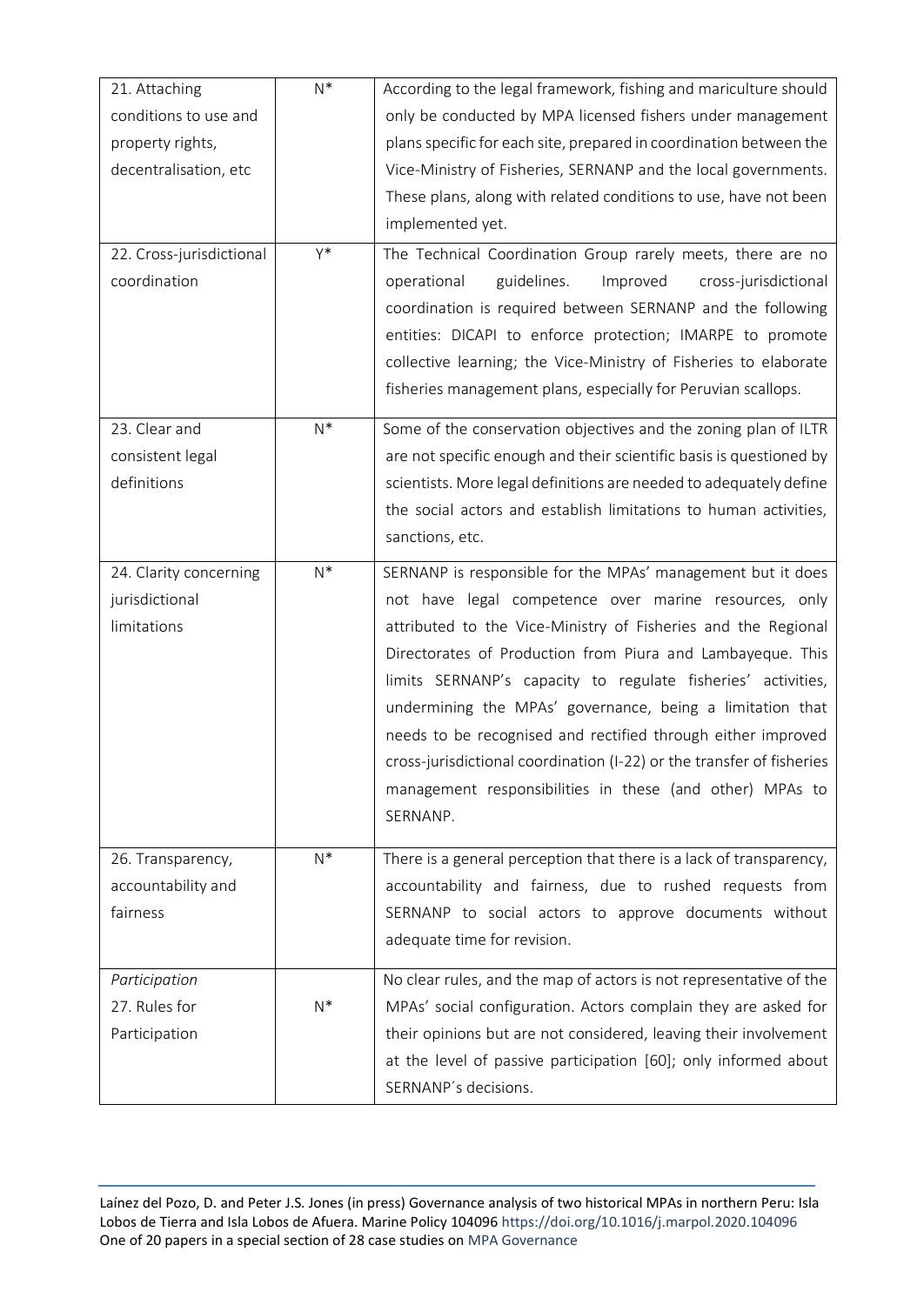| 28. Establishing         | Y*           | The Local Management Committee is the platform created for the         |
|--------------------------|--------------|------------------------------------------------------------------------|
| collaborative            |              | state and civil society to collaborate. This committee meets           |
| platforms                |              | rarely, only to fulfil the participatory obligations of protected area |
|                          |              | management, i.e. tokenistic collaboration.                             |
| 29. Neutral facilitation | $N^*$        | Facilitation is led by SERNANP but social actors do not perceive       |
|                          |              | them to be neutral.                                                    |
| 31. Decentralising       | Y*           | The MPA units of the reserve system are managed by four                |
| responsibilities         |              | regional offices, but there is no decentralisation in practice. All    |
|                          |              | decisions are still made centrally in Lima, undermining the local      |
|                          |              | specificity and appropriateness of management approaches.              |
| 32. Peer enforcement     | $N^*$ - ILTR | Peer enforcement only occurs in ILAR. Local users protect it from      |
|                          | $Y^*$ - ILAR | impactful fishing, though some of these same fishers also have         |
|                          |              | an impact, e.g. landing to make phone calls, repair boats, play        |
|                          |              | football or fish in banned areas.                                      |
| 33. Building trust and   | $N^*$        | There is little trust. In the ten years of the MPAs, nothing has been  |
| the capacity for         |              | done de facto in situ to protect these areas and achieve the           |
| cooperation              |              | conservation objectives.                                               |
| 34. Building linkages    | $N^*$        | Meetings are rare, less than once a year, and it does not help that    |
| between relevant         |              | authorities change constantly for political reasons.                   |
| authorities and user     |              |                                                                        |
| representatives          |              |                                                                        |

## 8. CROSS CUTTING ISSUES/FACTORS

#### 8.1 Equity issues

People have been historically banned from landing or fishing at these MPAs, so no one has been recently affected by conservation restrictions. Even if fishers do not know about the MPA status, they know about the earlier regulations (Table 4). Before their designation, the areas protected in ILTR (16.2 km<sup>2</sup>) and ILAR (2.8 km<sup>2</sup>) were mostly land and included a 200m fringe of surrounding sea that served as a protective buffer. With the official designation, the increased protected areas are mainly marine areas. ILTR now covers 182.8 km<sup>2</sup> where 91% is ocean, and ILAR covers 82.7 km<sup>2</sup> where 97% is ocean [56]. This will create future fishing regulations that could raise equity issues if additional restrictions are introduced and enforced. This will depend greatly on the criteria that SERNANP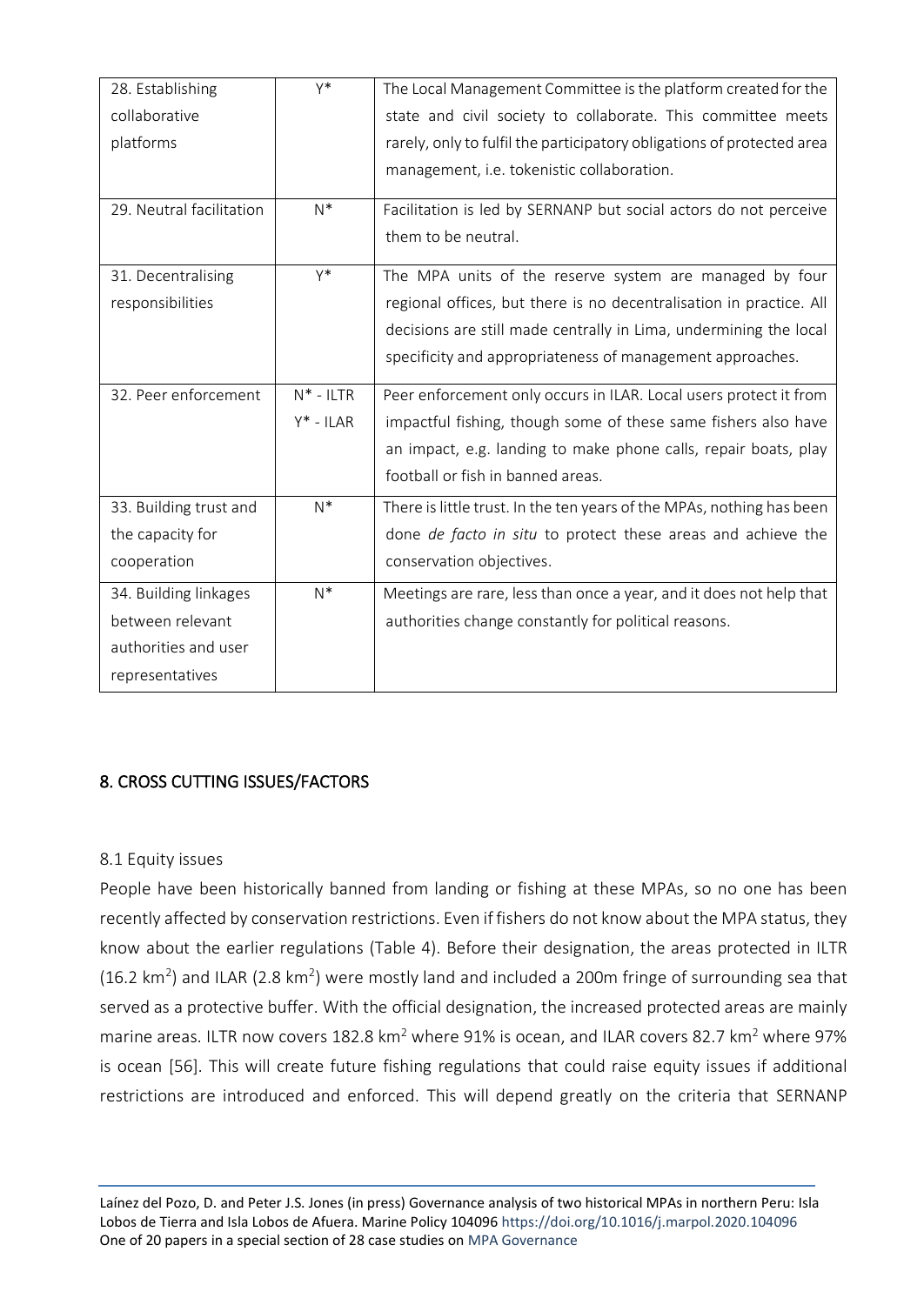chooses to define users and related social actors, including their rights, which have already started to raise equity concerns.

### 8.2 Role of NGOs

In the 1990s a group of NGOs formed the consortium BIOMAR to promote the designation of the *Guano Islands, Islets and Capes Reserve System* [49]. After the official designation, the NGOs continued to support the governance of their specific MPAs of interest, and ILTR and ILAR were not supported by any NGO. Until 2017, AICB was the only NGO that had worked in these MPAs, and it was not part of BIOMAR. From 1999 onwards AICB conducted biodiversity studies and prepared the main documents about the ecology and conservation status of these MPAs, but SERNANP did not consider these contributions when designing the zoning plan of ILTR [6,61]. Apart from them, no other NGO intervened until September 2017 when SERNANP hired *Pro Delphinus* to strengthen the sustainable management of ILAR.

#### 8.3 Role of leadership

There is no leadership from the central government. The BIOMAR consortium supported the designation of these MPAs because they were part of an MPA network 'package'. A government officer involved in the process tried to lead the governance of these MPAs by raising awareness and promoting research, but he did not get political or monetary support, resigned after a couple of years, and no one continued this effort. ILTR and ILAR might be the MPAs with the least attention because of their remoteness. In ILAR, governance is enacted locally by fishers who fish regularly in this area and maintain a sense of stewardship for the resources of the island.

#### 8.4 Promoting stewardship and existing cultures and practices that facilitate it

Participatory processes and efforts to promote stewardship need to be improved. In ILTR, lack of enforcement has led to the displacement of traditional fishing by divers, dispossessing the traditional stewards of the island. In ILAR, local users are self-motivated to keep out the highly impactful hookah divers with nets. Being the most offshore island, small and rich in resources, it is relatively easy for local users to patrol. It also helps that fishers in ILAR are a small group of regular fishers who share a sense of belonging that encourages stewardship among them. Some of these fishers also fish in ILTR but they have not organised themselves to protect it because it is much larger and more difficult, while in ILAR their efforts give them direct positive results.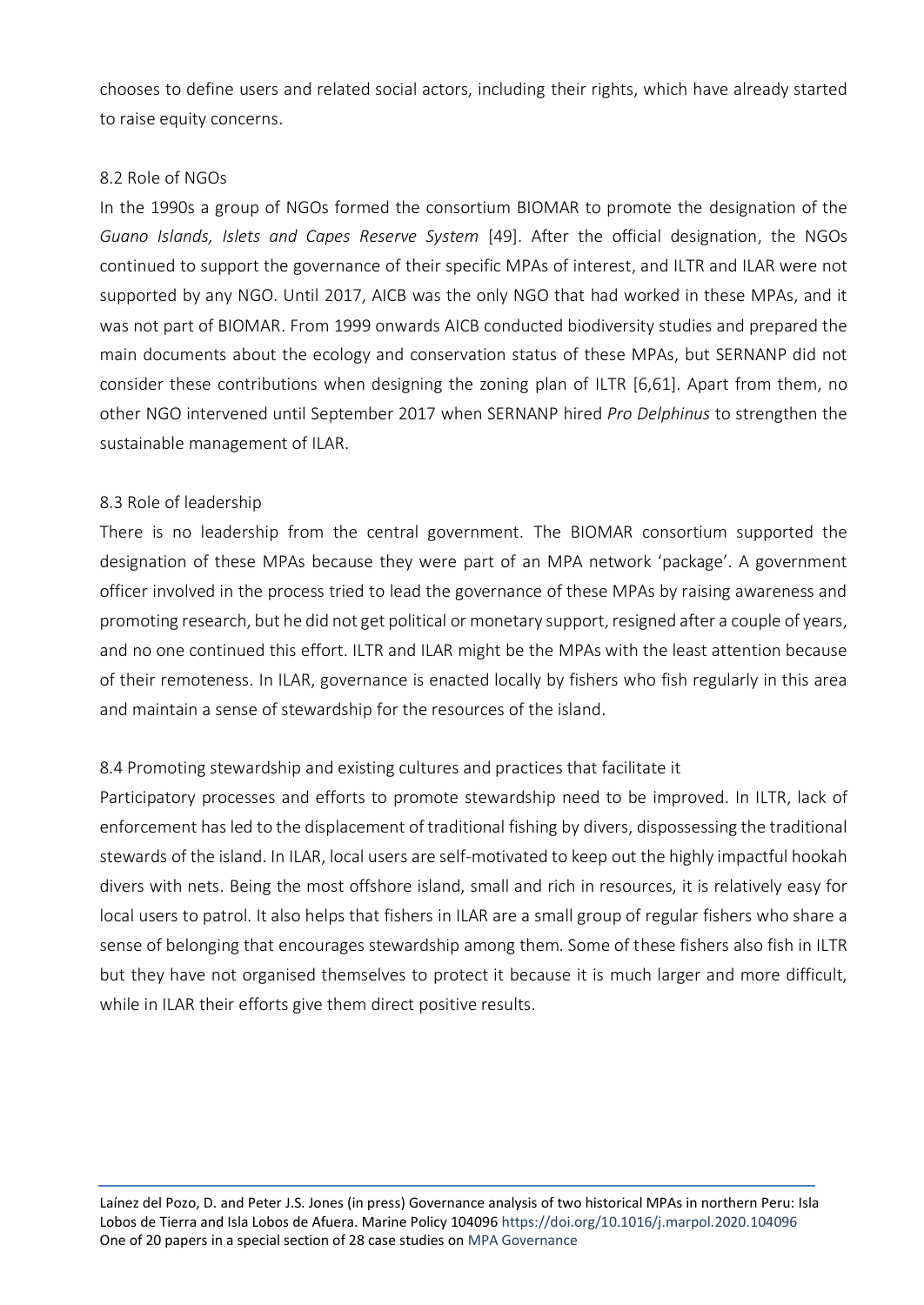#### 10. CONCLUSION AND PROSPECTS

Governance is strongly influenced by history in these MPAs. The legacy of strict top-down enforcement in the past and the long coexistence of guardians and fishers both seem to foster the current governance and protection of these remote islands far from the rule of law.

The main current drivers and conflicts are related to fishing, for which SERNANP does not have direct authority, hence it is not sufficiently regulated or enforced. Management plans specific to each MPA are urgently needed, given fish productivity is the source of richness and diversity in these islands. Eradicating the dominant informality is also key as it perpetuates marine degradation and corrupted spaces, but it will be difficult to break since people earn considerable money from it, and it occurs at all levels. Nevertheless, without correcting it all other efforts will be in vain. Formalising fishers has been a first step undertaken by the Regional Directorates of Production in their work towards specific MPA licenses that will be required in the near future. These interventions require a thorough analysis and in-depth understanding of the social dimension of these MPAs by SERNANP to avoid exacerbating or raising new equity issues.

In ILTR the prospects do not bode well. The international scallop market is a very strong driver that requires robust management measures and strict enforcement. It may also require intervention from the European Union, being the greatest importer of Peruvian scallops despite the published knowledge that most of the spat used in mariculture (75-90%) is illegally extracted from ILTR [20,43]. Recovering the stewardship of ILTR seems very unlikely. Hookah divers have greatly displaced handliners, who were the traditional stewards of the island. Most local users are now a diverse incohesive group of migrants from all along the coast with a reckless 'wing it' approach to diving safety that leads to high diving fatalities and no sense of belonging to ILTR.

In ILAR the prospects seem better. Social organisation is one of its advantages, as local fishers have self-organised successfully to expel trespassers who use illegal gear and practices. However, the demand for fish continues to increase as marine resources are becoming scarcer closer to the coast, posing a great threat to ILAR as enforcement by local fishers could be insufficient to address the expanding and diversifying fishing efforts. Still, the self-organisation capacity evident at ILAR is uncommon and an opportunity that SERNANP should draw on and strengthen. Key to this end is to work closer and diligently with the local social actors. Though it is positive that the parks service hired *Pro Delphinus* to support its management for one year, there is still an urgent need to strengthen the governance of the MPA and the related participatory processes.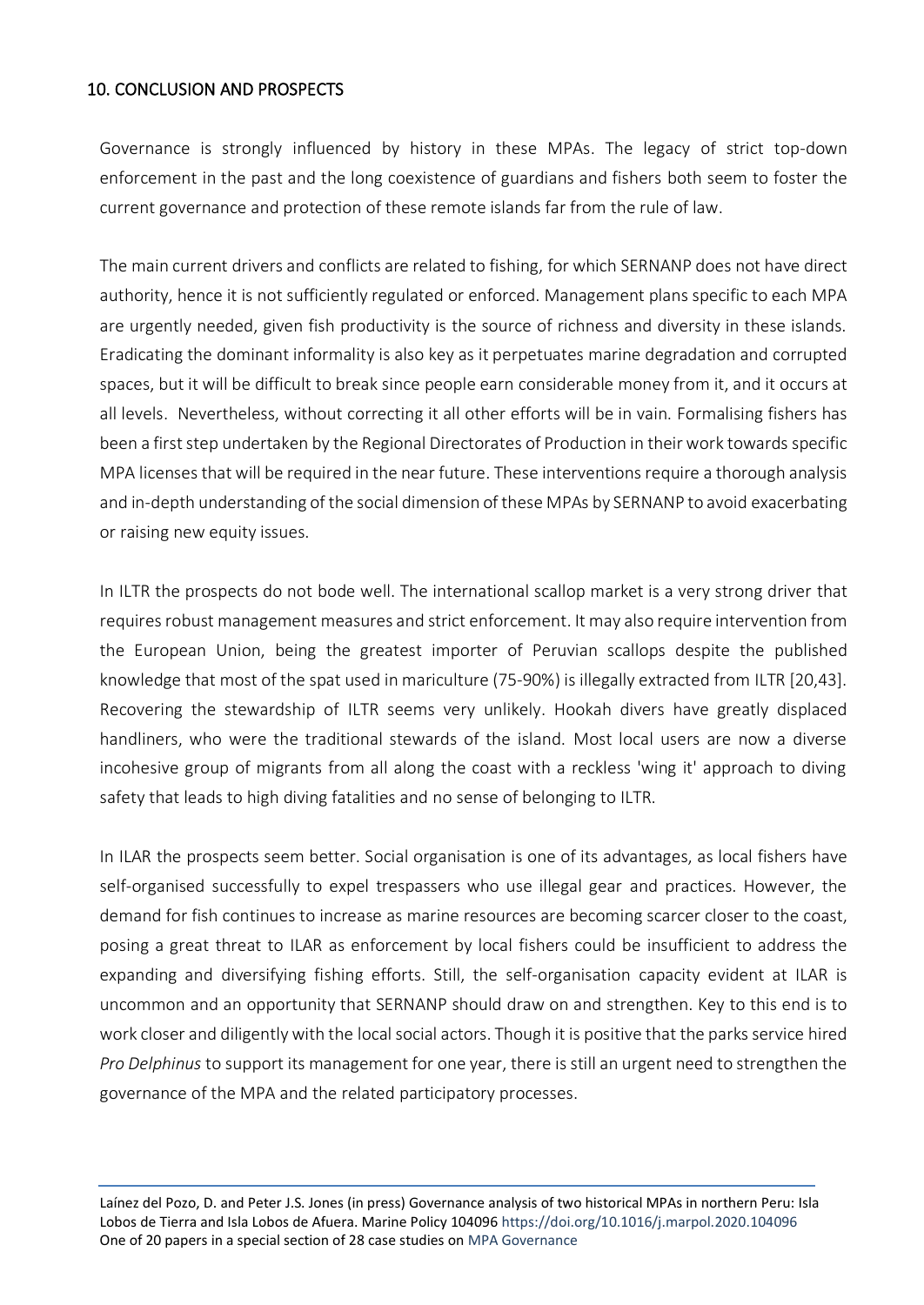Despite the poor state intervention and few incentives initiated to achieve conservation objectives, these two MPAs have the advantage that their land area was protected for a hundred years before their official designation. The land ecosystem and its species remain relatively protected thanks to the legacy of their historical governance, highlighting the crucial role that historical interactions can play in the governance of protected areas, an incentive that is often not explicitly recognised and should be strengthened in areas where humans have protected their resources since immemorial times. Yet, historical arrangements and local governance are not strong enough to stand the tests of the growing scale and diversity of extractive users, considering the strong driving forces behind them, and neither is a solely state-led approach when faced with an absent state, as performance has demonstrated thus far. A combination of bottom-up and top-down approaches is necessary and the recomposition of a diligent state is key for it to work.

#### 11. AUTHORSHIP CONTRIBUTION STATEMENT

Daniela Laínez del Pozo: Conceptualization, Formal analysis, Investigation, Writing - original draft, Visualization, Project administration, Funding acquisition. Peter JS Jones: Conceptualization, Writing - review & editing.

### 12. DECLARATION OF COMPETING INTEREST

There are no conflicts of interest associated to this research. The views presented in this paper are those of the authors only. Funders played no role at any stage.

#### 13. ACKNOWLEDGEMENTS

Special thanks to all the anonymous collaborators who kindly offered their time and support. To Marco Carpio, the fishers and guardians of ILTR, Martha Martínez, Yelka Pastor and Liz Leon for making fieldwork possible. Caroline Garaway and Judith Figueroa for their valuable comments on the first draft of the manuscript. Martha del Pozo for transcribing the interviews. Cinthia Irigoin and Carla Cepeda from AGRORURAL for facilitating bird statistics and accommodation in the islands. Jose Allemant from PRODUCE for the fish statistics. Mariano Valverde and Milena Roca from SERNANP for authorising and supporting the project in these MPAs. Viviana Siveroni for archaeological literature, Gabriella Torres Alva for the final production revision and the two anonymous reviewers for their valuable feedback to the manuscript.

This research was primarily supported by funding from INNOVATE PERÚ (Nº089-FINCyT-BDE-2014); WWF Russell E. Train Education for Nature program, US (#SW35), and the UCL Cross-disciplinary Training Scholarship, UK. Secondary funding was provided by Cleveland Metroparks Zoo and the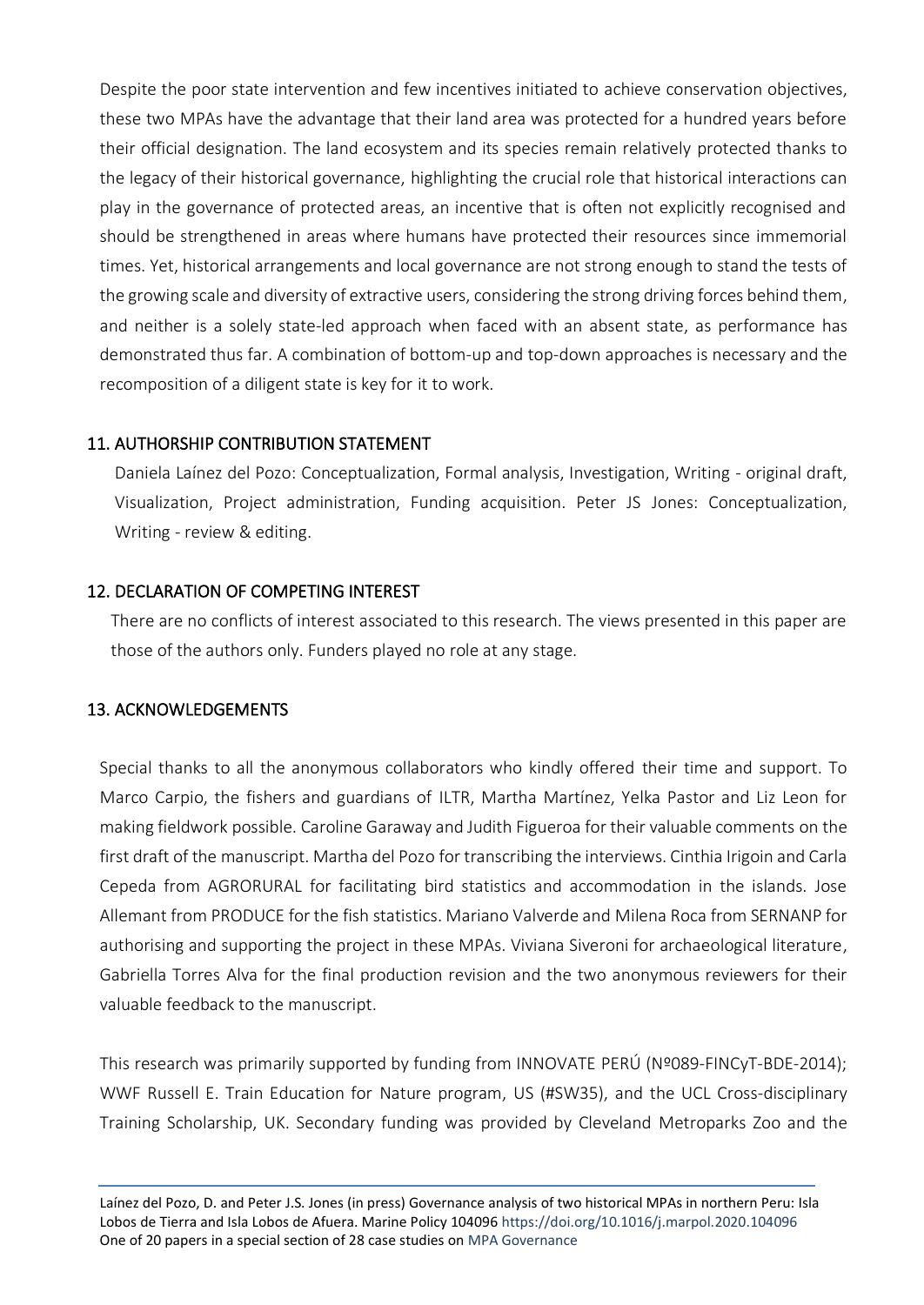Cleveland Zoological Society, US, and the Royal Geographical Society (with IBG), UK, with a Dudley Stamp Memorial Award.

### 14. REFERENCES

[1] G.T. Cushman, Guano and the opening of the Pacific world: a global ecological history, Cambridge Univ. Press, New York, NY, 2014.

[2] D. Laínez del Pozo, Working title: Articulating Sustainability and Conservation in Marine Protected Areas in Northern Peru, Unpublished manuscript of PhD thesis, University College London, 2020.

[3] P.J.S. Jones, Governing marine protected areas: resilience through diversity, Routledge, New York, 2014.

[4] P.J.S. Jones, Long, Placeholder for the introduction and discussion paper, Marine Policy. (2020).

[5] P. Ramírez, J. De la Cruz, J. Castro, E. Barriga, Biodiversidad marina en la Isla lobos de Tierra, Perú, IMARPE, Callao, Perú, 2015.

[6] M. Stucchi, J. Figueroa, La avifauna de las Islas Lobos de Afuera y algunos alcances sobre su biodiversidad, Asociación Ucumari, Lima, Peru, 2006.

http://www.imarpe.gob.pe/chiclayo/avifauna/Avifauna.pdf.

[7] I. García-Godos, Revisión de las interacciones entre cetáceos y la pesquería marina peruana; perspectivas para la conservación de los cetáceos en Perú, in: Memorias Del Taller de Trabajo Sobre El Impacto de Las Actividades Antropogénicas En Mamíferos Marinos En El Pacífico Sudeste, CPPS/PNUMA, Bogota, Colombia, 2007.

[8] J.A. Cursach, J.R. Rau, S. Gelcich, J. Rodríguez‐Maulén, Situación poblacional del pelícano peruano *(Pelecanus thagus)* en Chile: prospección inicial, Ornitología Tropical. (2018) 77–89.

[9] J. Figueroa, L. Timana, C. Gutierrez, M. Roca, W. Hernandez, R. Ramirez, Islas Lobos de Afuera (Lambayeque): Caracterización de la fauna silvestre: aves, mamíferos y reptiles., SERNANP, Lima, Peru, 2016.

[10] C. Wiener, Pérou et Bolivie Récit de Voyage, suivi d'études archéologiques et ethnographiques et de notes sur l'écriture et les langues de populations indiennes, Typographie A. Lahure, Paris, 1880. https://archive.org/details/prouetbolivierc00wiengoog/page/n8 (accessed July 30, 2019).

[11] M. Rostworowski, Recursos naturales renovables y pesca, siglos XVI y XVII: Curacas y

sucesiones, Costa Norte, 2nd ed, IEP, Instituto de Estudios Peruanos, Lima, Perú, 2005.

[12] G. de la Vega, H.V. Livermore, Royal commentaries of the Incas and General history of Peru. 1,

1. paperback print.-1987, Univ. of Texas Press, Austin, 1987.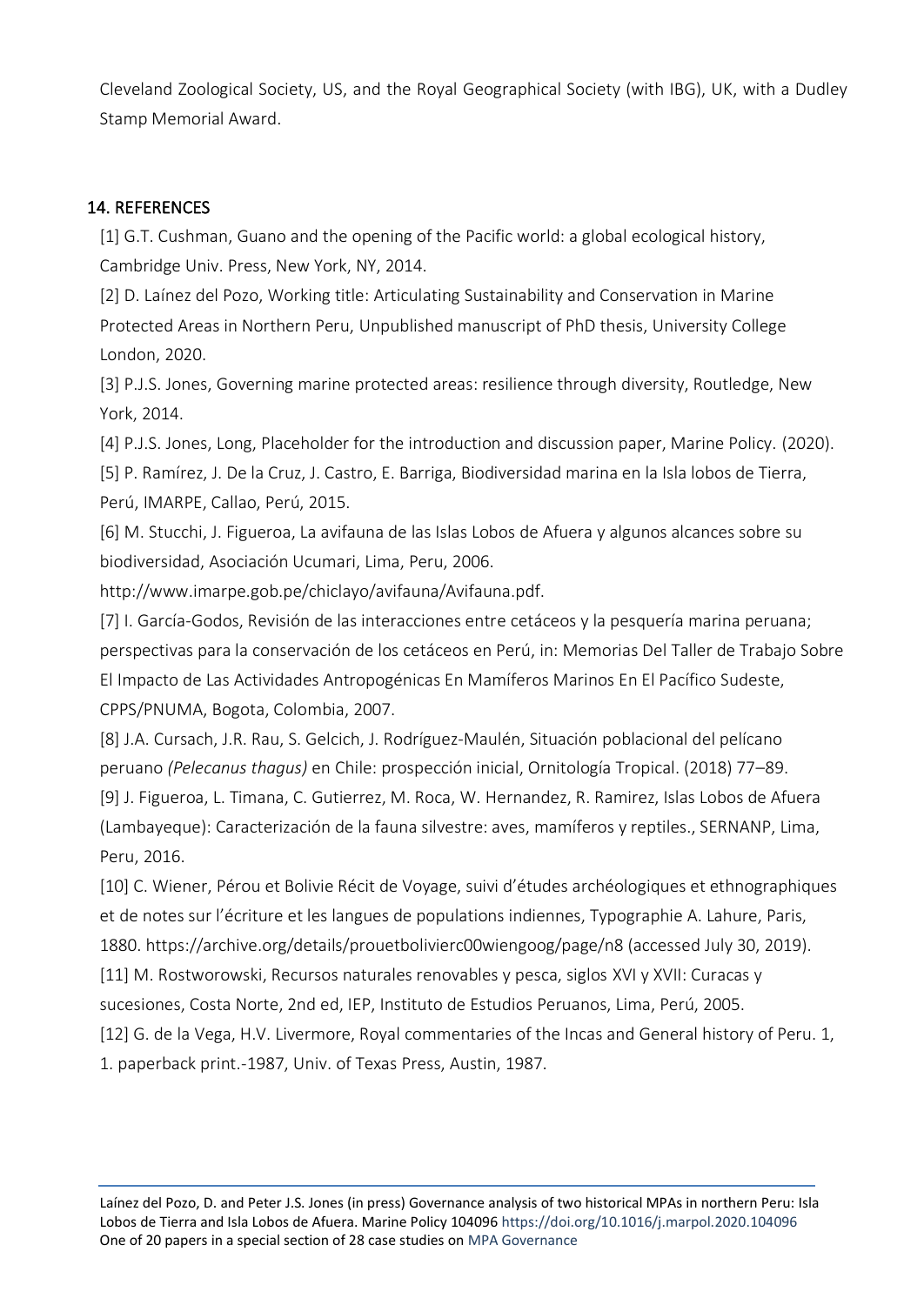[13] E.G.C. Barrow, M.W. Murphree, Community conservation from concept to practice: a practical framework, Institute for Development Policy and Management, University of Manchester, Manchester, 1998.

[14] J.V. Murra, Andean societies, Ann. Rev. Anthropol. 13 (1984) 119–141.

[15] G. Portocarrero Maisch, Rostros criollos del mal: cultura y transgresión en la sociedad peruana,

1. ed, Red para el Desarrollo de las Ciencias Sociales en el Perú [u.a.], Lima, 2004.

[16] J. Basadre, Historia de la República del Perú [1822 - 1933], Empr. Ed. El Comercio, Lima, 2005.

[17] A. Raimondi, Explotación del Guano - Islas, islotes y rocas del Perú, CAG, Lima, Perú, 1926.

http://biblioimarpe.imarpe.gob.pe/handle/123456789/2828 (accessed July 19, 2019).

[18] X. Velez-Zuazo, A.S. Pacheco, S. Kelez, C. Cespedes, Historical baseline of diversity and abundance of Peruvian marine mega-vertebrates to disentangle climate from fisheries effects, Lima, Perú, 2012.

[19] República del Perú, Sentencia del Tribunal Constitucional - EXP. N.O 0022-2003-AI/TC, 2004. http://www.tc.gob.pe/jurisprudencia/2004/00022-2003-AI.pdf (accessed September 16, 2019). [20] J. Mendo, M. Wolff, T. Mendo, L. Ysla, Scallop Fihsery and Culture in Peru, in: S.E. Shumway, G.J. Parsons (Eds.), Scallops: Biology, Ecology, Aquaculture, and Fisheries, Third edition, Elsevier, Amsterdam ; Boston, 2016: pp. 1089–1110.

[21] SERNANP, Expediente Técnico: Establecimiento de la Reserva Nacional Sistema de Islas, Islotes y Puntas Guaneras, (2009).

[22] Peru, Chile, Tratado de Paz de Ancón, 1883.

http://www4.congreso.gob.pe/comisiones/1999/exteriores/chile/ANCON.htm (accessed November 2, 2019).

[23] D.C. Duffy, Environmental uncertainty and commercial fishing: Effects on Peruvian guano birds, Biological Conservation. 26 (1983) 227–238. https://doi.org/10.1016/0006-3207(83)90075-7.

[24] WALSH, Estudio de Impacto Ambiental para la perforación exploratoria en el lote Z-35, (2011).

[25] M. Bouchon, P. Ayón, J. Mori, C. Peña, P. Espinoza, L. Hutchings, B. Buitrón, A. Perea, C.

Goicochea, M. Messié, Biología de la anchoveta peruana, Engraulis ringens Jenyns, Bol. Inst. Mar Perú. 25 (2010) 23.

[26] PRODUCE, Anuario Estadístico Pesquero y Acuícola, Estadística Pesquera Mensual, Ministerio de la Producción, Lima, Perú, 2018.

[27] E. Goya, Abundancia de aves guaneras y su relación con la pesquería de anchoveta peruana de 1953 a 1999, IMARPE, Callao, Perú, 2000.

[28] R. Murphy, El guano y la pesca de anchoveta, American Museum of Natural History, New York, 1954.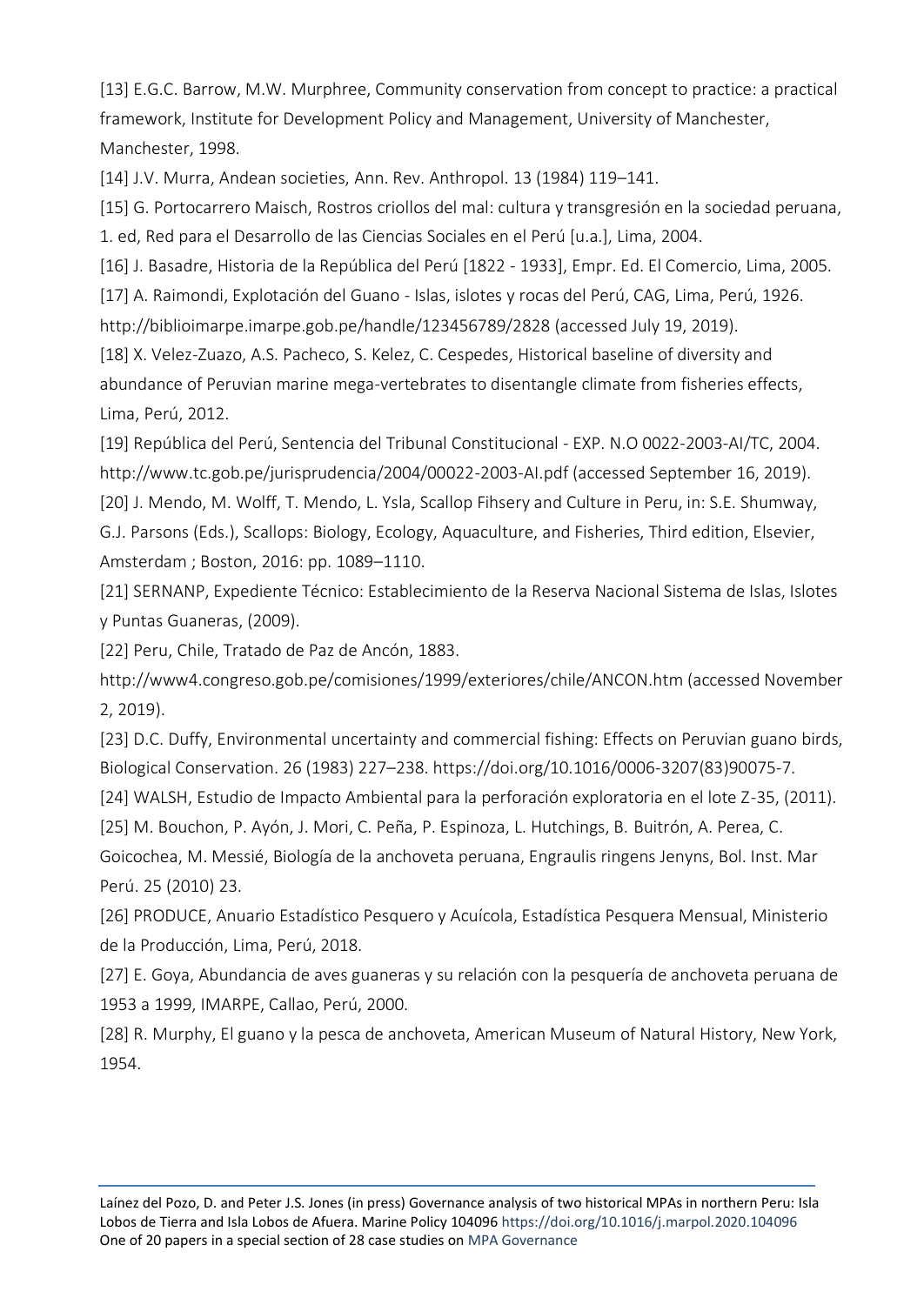[29] AGRORURAL, Programa de Desarrollo Productivo Agrario Rural, Ministerio de Agricultura Del Perí. (2018). https://www.minagri.gob.pe/portal/download/pdf/rediagro/2018/exposicionesminagriatualcance/lima/servicios-agrorural.pdf (accessed November 7, 2019).

[30] CAG, Leyes y Resoluciones.- El accesso de pescadores a los grupos de Lobos, CAG, Lima, Perú, 1925. http://biblioimarpe.imarpe.gob.pe/handle/123456789/2828 (accessed July 19, 2019).

[31] INRENA, Plan Director del Sistema Nacional de Areas Naturales Protegidas por el Estado, INRENA, Lima, Perú, 1995.

[32] Républica del Perú, Ley de Creación del Proyecto Especial de Promoción del Aprovechamiento de Abonos Provenentes de Aves Marinas, 1997.

[33] Républica del Perú, Ley N° 27308 .- Ley Forestal y de Fauna Silvestre, 2000.

http://www.leyes.congreso.gob.pe/Documentos/Leyes/27308.pdf (accessed September 18, 2019). [34] República del Perú, Reglamento de la Ley de Control y Vigilancia de las Actividades Marítimas, Fluviales y Lacustres, 2001.

http://www2.congreso.gob.pe/Sicr/Comisiones/2004/Ambiente\_2004.nsf/Documentosweb/84336 3954170F21A05256F32005504C7/\$FILE/DS028-2001-DE-MGP.pdf (accessed November 6, 2019). [35] J. Mendo, H. Orrego, M. Miglio, P. Gil, A. Del Solar, Manual tecnico para el repoblamiento de la concha de abanico en Bahia Sechura, FINCYT, 2011.

[36] M.-C. Badjeck, J. Mendo, M. Wolff, H. Lange, Climate variability and the Peruvian scallop fishery: the role of formal institutions in resilience building, Climatic Change. 94 (2009) 211–232. https://doi.org/10.1007/s10584-009-9545-y.

[37] W. Carbajal Villata, Identificación de grupos de interés en el Golfo de Sechura y litoral de Lambayeque tanto a nivel de conocimientos, actitudes y prácticas así como a nivel de levantamiento de percepciones y expectativas, respecto al área protegida, fauna y recursos marinos de la Isla Lobos de Tierra (ILT), UNDP, Lima, Perú, 2013.

[38] Tribunal Constitucional, Sentencia del Tribunal Constitucional, Perú, 2004.

http://www.tc.gob.pe/jurisprudencia/2004/00022-2003-AI.pdf (accessed March 19, 2018).

[40] D. Moscol, Bayóvar: delincuencia, manejos inadecuados y grifos flotantes, El Tiempo. (2016). https://eltiempo.pe/bayovar-delincuencia-manejos-inadecuados-y-grifos-flotantes/ (accessed July 11, 2019).

[41] J. De la Cruz, P. Ramirez, J. Castro, J. Galán, U. Neira, O. García, Caracterización de los elementos de conservación del ecosistema marino en las islas Lobos de Afuera (Lambayeque),

2016, in: Línea Base Biológica Terrestre y Marina de La Islas, Islotes y Puntas Guaneras - Reserva Nacional Sistema de Islas Lobos de Afuera (Lambayeque), SERNANP, Lima, Perú, 2019.

[42] M. Akester, Humboldt Project: Report on Visit to the Isla Lobos de Tierra Pilot Site, UNDP, Lima, Peru, 2011. http://humboldt.iwlearn.org/es/sitios-piloto/-

1/Humboldt Project Report Lobos Feb 2012 Compact.pdf.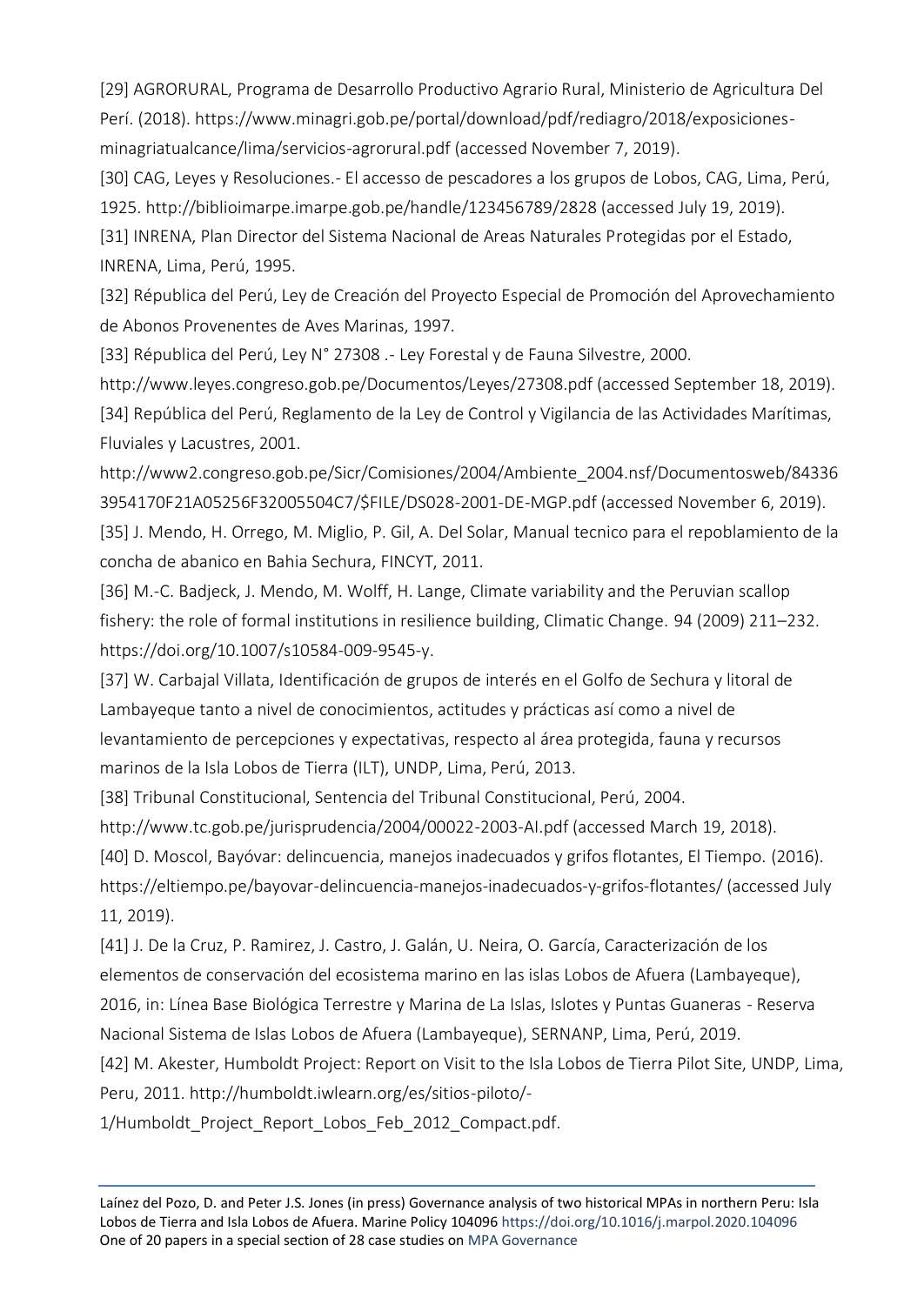[43] J. Mendo, Diagnostico de la Acuicultura Marina en la Region Piura, (2016).

[44] El Tiempo, Sechura producirá hasta 15 millones de mallas de concha de abanico, El Tiempo. (2019). https://eltiempo.pe/sechura-producira-hasta-15-millones-de-mallas-de-concha-de-abanico/ (accessed October 29, 2019).

[45] C.M. Salazar Céspedes, F. Ganoza Chozo, G. Chacón Nieto, J. Alarcón Velez, E. Barriga Rivera,

M. Huerto Rengifo, A. Rodríguez Flores, J. Macalupú Rosado, Evaluación técnica de la red de encierre activada por buzos o bolichito de fondo, IMARPE, 2015.

http://biblioimarpe.imarpe.gob.pe/handle/123456789/2986 (accessed December 14, 2019). [46] República del Perú, Resolución Ministerial, 2012.

http://www2.produce.gob.pe/dispositivos/publicaciones/2012/junio/rm303-2012-produce.pdf (accessed March 20, 2019).

[47] D. Lainez del Pozo, Pescador artesanal vs. pesca artesanal, La República. (2019).

https://larepublica.pe/economia/2019/11/16/daniela-lainez-pescador-artesanal-vs-pescaartesanal/ (accessed December 5, 2019).

[48] PeruPetro, Mapa del Perú: Lotes de Contrato y Pozos Exploratorios, (2018).

http://www.perupetro.com.pe/wps/wcm/connect/corporativo/2bf00e68-f2bf-4bc9-ad86-

eef331d846c0/Mapa+de+Lotes+de+Contrato+y+Pozos+Exploratorios+Setiembre+2018.pdf?MOD=A JPERES (accessed August 11, 2018).

[49] SERNANP, Expediente Técnico: Establecimiento de la Reserva Nacional Sistema de Islas, Islotes y Puntas Guaneras, (2009).

[50] D.C. Duffy, C. Hays, M.A. Plenge, The conservation status of Peruvian seabirds, in: Status and Conservation of the World's Seabirds, 1984.

[51] W. Cai, S. Borlace, M. Lengaigne, P. van Rensch, M. Collins, G. Vecchi, A. Timmermann, A. Santoso, M.J. McPhaden, L. Wu, M.H. England, G. Wang, E. Guilyardi, F.-F. Jin, Increasing frequency of extreme El Niño events due to greenhouse warming, Nature Climate Change. 4 (2014) 111–116. https://doi.org/10.1038/nclimate2100.

[52] República del Perú, Decreto Supremo que Aprueba el Establecimiento de la Reserva Nacional Sistema de Islas, Islotes y Puntas Guaneras, 2009.

[53] República del Perú, Ley de Áreas Naturales Protegidas, 1997. http://www.minam.gob.pe/wpcontent/uploads/2017/04/Ley-N°-26834.pdf (accessed March 21, 2019).

[54] AGRORURAL, Guía básica de actividades para el personal guardaislas de agrorural, Programa de Desarrollo Productivo Agrario Rural, Ministerio de Agricultura, Lima, Perú, 2013.

[55] Fonseca, Camargo y Asociados, CONFE Auditores, Auditoría de estados financieros del Proyecto "Fortalecimiento de la Gestión Sostenible de la ReservaNacional Sistema de Islas, Islotes y Puntas Guaneras", financiado por Global Environment Facility -GEF, através del Banco Internacional de Reconstrucción y Fomento -BIRF Convenio de Donación N°TF015896 por el período comprendido